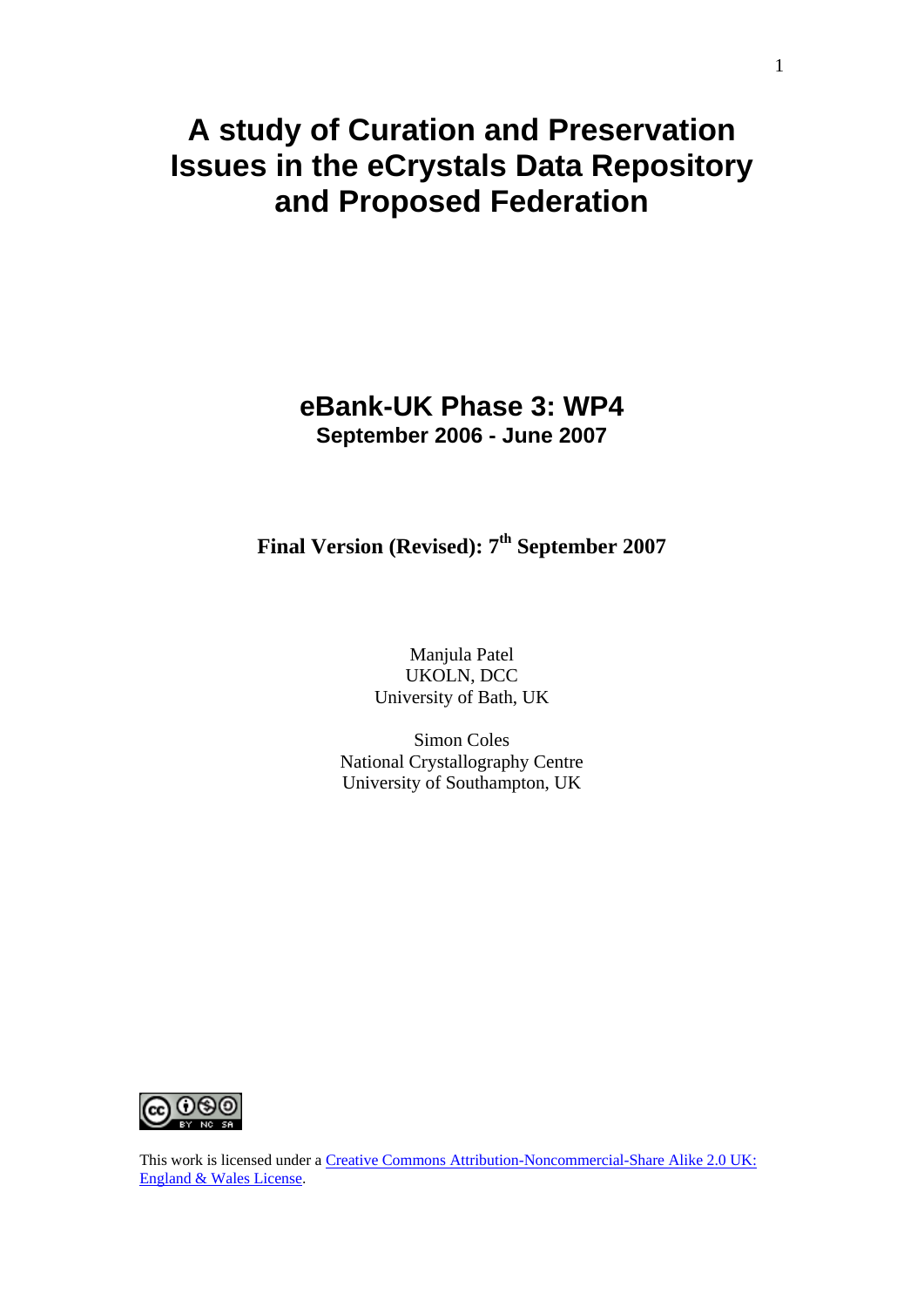# **Revision History**

| <b>Date</b>                      | Contributor        | <b>Revision</b>                                           |
|----------------------------------|--------------------|-----------------------------------------------------------|
| 21 <sup>st</sup> May 2007        | Manjula Patel      | Outline structure of report; audit and certification;     |
|                                  |                    | representation information; preservation metadata;        |
|                                  |                    | eprints.org platform                                      |
| $22nd$ May 2007                  | Manjula Patel      | Scoping of additional subsections under each section      |
|                                  |                    | heading                                                   |
| $23^{\text{rd}}$ May 2007        | Manjula Patel      | Started to add text into sections on audit and            |
|                                  |                    | certification                                             |
| $28th$ May 2007                  | Manjula Patel      | Revision of structure and text for discussion at F2F      |
|                                  |                    | meeting with Simon Coles on 29 <sup>th</sup> May 2007.    |
| $1st$ June 2007                  | Manjula Patel      | Incorporation of changes from F2F meeting                 |
| $4-6$ <sup>th</sup> June 2007    | Manjula Patel      | Completion of audit and certification sections            |
| $7th$ June 2007                  | Manjula Patel      | Recommendations for audit and certification section       |
| $\overline{8^{th}}$ June 2007    | Manjula Patel      | Started sections on OAIS Model and representation         |
|                                  |                    | information                                               |
| $12-13^{th}$ June 2007           | Manjula Patel      | Completion of section 3                                   |
| $19-22^{nd}$ June 2007           | Manjula Patel      | Text for section on preservation metadata (section 4)     |
|                                  |                    | and tidying up of all text for discussion at eBank Phase  |
|                                  |                    | 3 project meeting on $25th$ June.                         |
| $26-27$ <sup>th</sup> June 2007  | Manjula Patel      | Tidying up of text and first draft of ePrints.org section |
| $28th$ June 2007                 | Manjula Patel      | Circulated to Simon Coles and Liz Lyon for comment        |
| $29th$ June 2007                 | Manjula Patel      | Addition of recommended PREMIS Semantic Units             |
| $7th$ July 2007                  | <b>Simon Coles</b> | Comments and modifications to various sections            |
| $16th$ July 2007                 | Manjula Patel      | Continued refinement of text and recommendations          |
|                                  |                    | based on feedback from Simon Coles.                       |
|                                  |                    | Circulated report for comment to Simon Coles, Liz         |
|                                  |                    | Lyon, Les Carr, Jeremy Frey, Monica Duke and ukoln-       |
|                                  |                    | dcc mailing list.                                         |
| $20th$ July 2007                 | Manjula Patel      | Tidying up of text and typographical errors pointed out   |
|                                  |                    | by Alex Ball                                              |
| $27th$ July 2007                 | Manjula Patel      | Deadline for comments and feedback reached.               |
|                                  |                    | Refined parts of text and circulated to Liz Lyon and      |
|                                  |                    | Simon Coles                                               |
| 30 <sup>th</sup> July 2007       | Manjula Patel      | Final Version; added CC license and revision history      |
| 6-7 <sup>th</sup> September 2007 | Manjula Patel      | Added summary and tidied up recommendations and           |
|                                  |                    | conclusions as suggested by Steve Hitchcock.              |
|                                  |                    | Some reformatting of text and page breaks.                |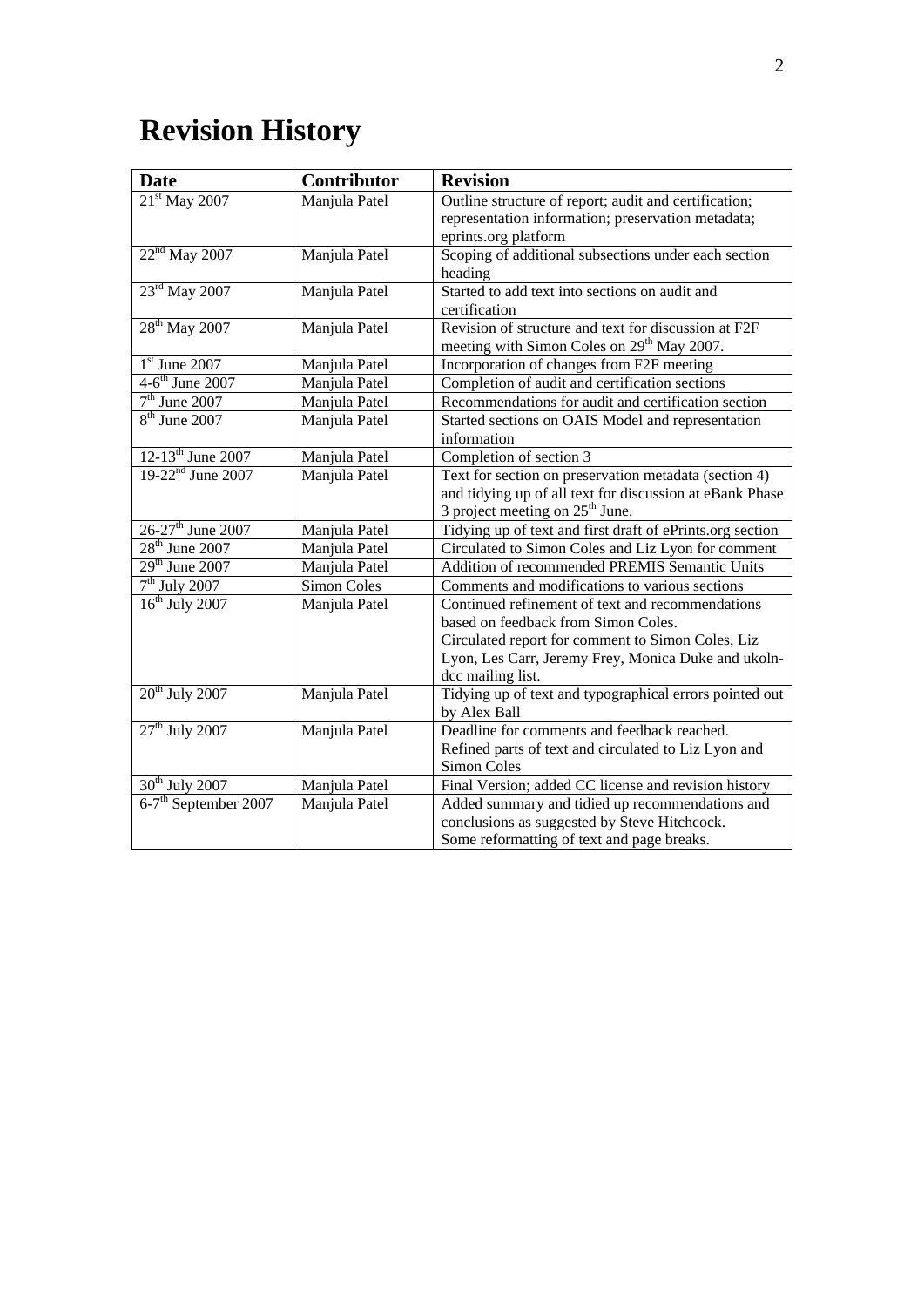# **Contents**

| 2.1.2 Network of Expertise in Long-Term Storage of Digital Resources (NESTOR)<br>2.1.3 Digital Repository Audit Method Based on Risk Assessment (DRAMBORA)  9<br>2.1.4 International Repository Audit and Certification Birds of a Feather Group 11 |  |
|-----------------------------------------------------------------------------------------------------------------------------------------------------------------------------------------------------------------------------------------------------|--|
|                                                                                                                                                                                                                                                     |  |
|                                                                                                                                                                                                                                                     |  |
|                                                                                                                                                                                                                                                     |  |
|                                                                                                                                                                                                                                                     |  |
|                                                                                                                                                                                                                                                     |  |
|                                                                                                                                                                                                                                                     |  |
|                                                                                                                                                                                                                                                     |  |
|                                                                                                                                                                                                                                                     |  |
|                                                                                                                                                                                                                                                     |  |
|                                                                                                                                                                                                                                                     |  |
|                                                                                                                                                                                                                                                     |  |
|                                                                                                                                                                                                                                                     |  |
|                                                                                                                                                                                                                                                     |  |
|                                                                                                                                                                                                                                                     |  |
|                                                                                                                                                                                                                                                     |  |
|                                                                                                                                                                                                                                                     |  |
|                                                                                                                                                                                                                                                     |  |
|                                                                                                                                                                                                                                                     |  |
|                                                                                                                                                                                                                                                     |  |
|                                                                                                                                                                                                                                                     |  |
|                                                                                                                                                                                                                                                     |  |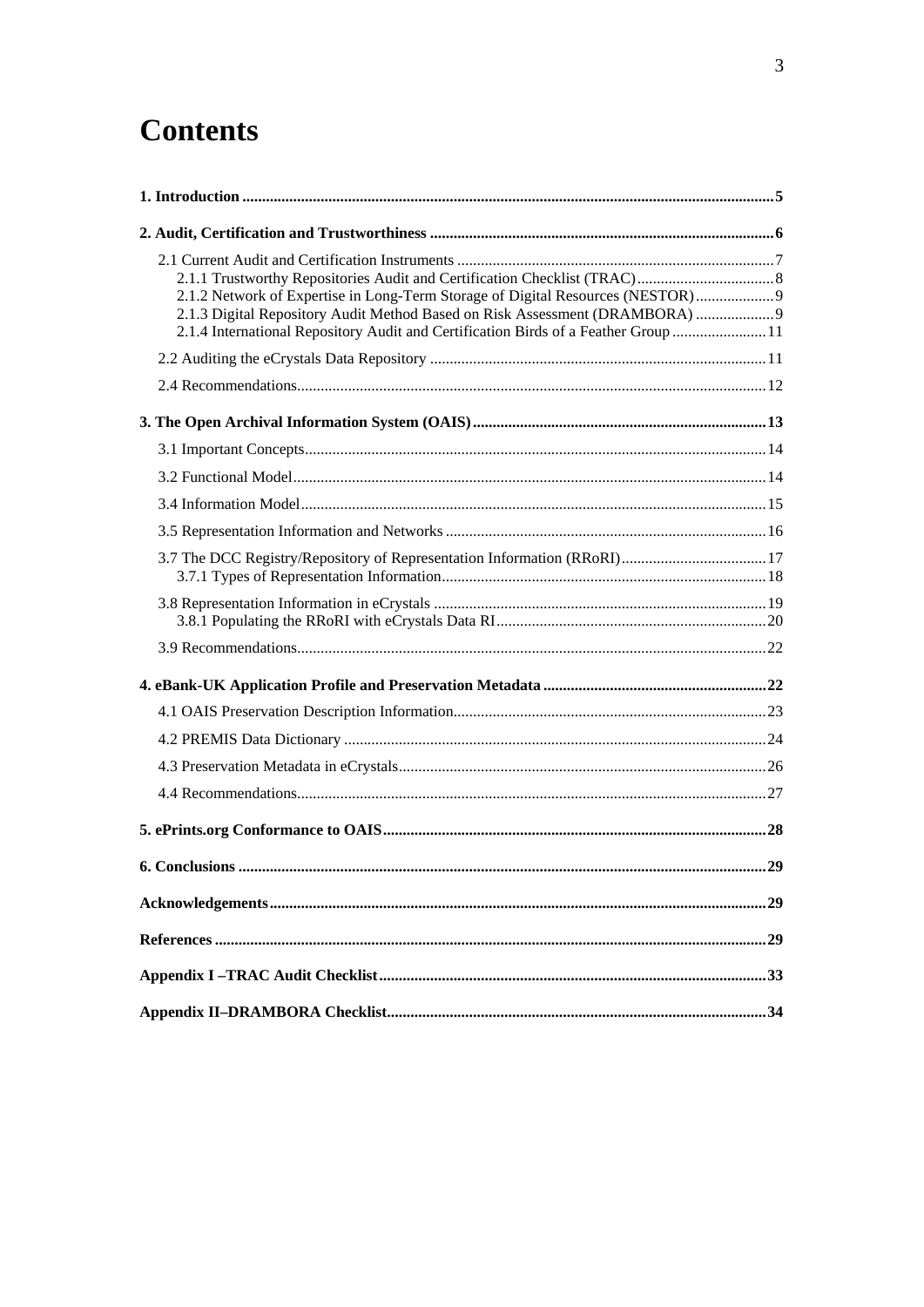# **Summary**

The JISC funded eBank-UK project (two phases since Sept. 2003) [\[1\]](#page-28-1), has investigated the linking of primary data to other research outputs, such as published papers, within the scholarly knowledge cycle [[2](#page-28-2)]. Building on the concept of open access [\[3\]](#page-28-3), the project has focussed on the laboratory based experimental technique of chemical crystallography at the UK National Crystallography Centre. It has constructed an institutional data repository (eCrystals) that makes available the raw, derived and results data from a crystallographic experiment [\[4\]](#page-28-4). Following the creation of a completed crystal structure, data is uploaded into a data repository and additional metadata (chemical as well as bibliographic) is associated with the dataset.

The objectives of eBank-UK: Phase 3 (Sept. 2006–June 2007) [\[5\]](#page-28-5) aim to progress the establishment of a global federation of data repositories for crystallography: the "eCrystals Federation"**,** through a comprehensive feasibility scoping study. An important part of the study (this report) explores data curation and preservation issues as well as sustainability within a federation. Long-term sustainability of digital data requires, in the first instance, a policy commitment to undertake curation and preservation duties in maintaining the data so that it is usable (and reusable) for its useful lifetime. However, such a commitment is likely to be influenced by a whole host of factors including social, political, organisational, financial and technical. One way of assessing these factors in the context of the eCrystals data repository and federation is to consider the questions posed in the rapidly developing area of repository audit and certification.

Within the preservation community, the *Reference Model for an Open Archival Information System* (OAIS) (ISO 14721:2003 [[14\]](#page-28-6)), has established itself as an important standard, influencing: the development of preservation metadata; architectures and systems design of repositories; and conformance criteria for archival repositories. Although the OAIS standard covers a wide range of issues relating to the operating environment of an archive or repository, its concept of using *Representation Information* (RI) as a means of preserving access to the information content of digital objects is currently receiving significant attention [[32,](#page-29-0) [34](#page-29-1), [35\]](#page-29-2). Consequently, we devote a section to examining the RI of the content held in the eCrystals repository, in particular the variety of file formats in use.

Fundamental to preserving and curating digital information, is the recording of adequate and appropriate metadata. Whilst the exact metadata to be recorded is dependent on the specific preservation strategy in force, there is some consensus on a certain core set of preservation metadata (PREMIS Data Dictionary [\[53](#page-30-0)]). We therefore examine the implications of this on the eBank-UK Metadata Application Profile [\[46](#page-30-1)].

The capabilities and constraints of the software platform underlying a repository are critical to the functions and services that can be provided at the application level. With this in mind, we take a brief look at the ePrints.org software upon which the eCrystals data repository is constructed.

Given the exploratory nature of this report, we have tried to identify issues that are likely to impact on the long-term preservation, curation, maintenance and sustainability of crystallography data and in particular the eCrystals data repository. In order to progress this work and take it forward in the context of a federation we follow each major topic area with a set of recommendations, some of which have over-lapping scope.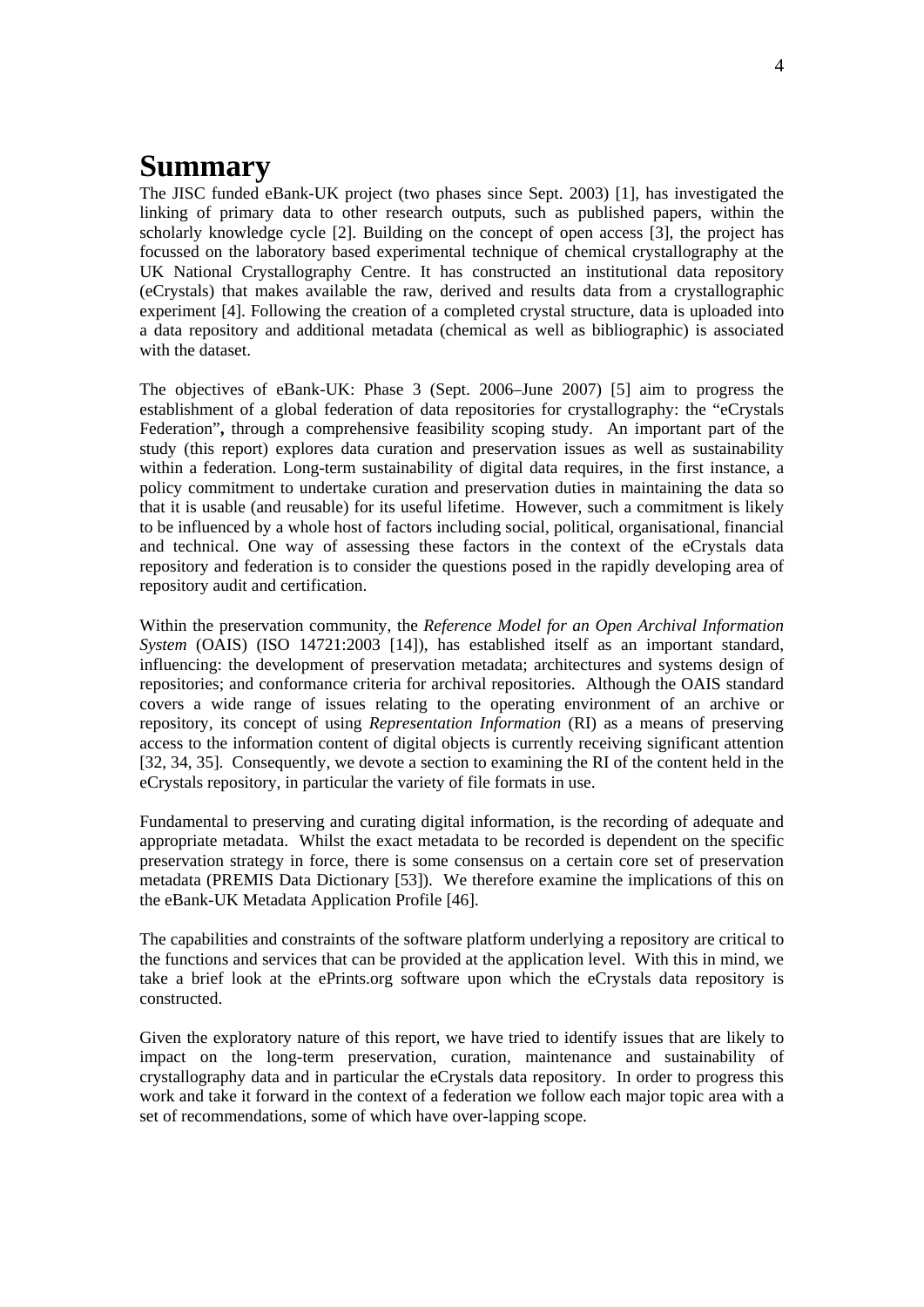### <span id="page-4-0"></span>**1. Introduction**

The JISC funded eBank-UK project (two phases since Sept. 2003) [\[1\]](#page-28-1), has investigated the linking of primary data to other research outputs, such as published papers, within the scholarly knowledge cycle [[2](#page-28-2)]. Building on the concept of open access [\[3\]](#page-28-3), the project has focussed on the laboratory based experimental technique of chemical crystallography and constructed an institutional data repository (eCrystals) that makes available the raw, derived and results data from a crystallographic experiment [[4](#page-28-4)]. Following the creation of a completed crystal structure, data is uploaded into a data repository and additional metadata (chemical as well as bibliographic) is associated with the dataset. This approach allows rapid release of crystal structure data into the public domain, but can also provide mechanisms for value added services that allow discovery of the data for further studies and reuse, whilst ownership of the data is retained by the creator.

The objectives of eBank-UK: Phase 3 (Sept. 2006–June 2007) [\[5\]](#page-28-5) aim to progress the establishment of a global federation of data repositories for crystallography: the "eCrystals Federation"**,** through a comprehensive feasibility scoping study which aims to: assess organisational issues and promote advocacy; examine interoperability associated with research workflow and data deposit; harmonise the metadata application profiles from repositories operating on different platforms; investigate aggregation issues and scope federation relationships with an international subject archive (based at the International Union of Crystallography (IUCr) [[6](#page-28-7)]) and the Crystal Structure Database (CSD) at the Cambridge Crystallographic Data Centre (CCDC) [[7](#page-28-8)]. The eBank-UK aggregator service [\[1](#page-28-1)] will further the issues related to linking datasets with primary sources of publication.

In addition, Phase 3 will also explore data curation and preservation issues as well as sustainability within a federation. Long-term sustainability of digital data requires, in the first instance, a policy commitment to undertake curation and preservation duties in maintaining the data so that it is usable (and reusable) for its useful lifetime. However, such a commitment is likely to be influenced by a whole host of factors including social, political, organisational, financial and technical. One way of assessing these factors in the context of the eCrystals data repository and federation is to consider the questions posed in the rapidly developing area of repository audit and certification.

#### According to the DCC [[8](#page-28-9)]

"Digital curation is maintaining and adding value to a trusted body of digital information for current and future use; specifically, we mean the active management and appraisal of data over the life-cycle of scholarly and scientific materials."

The e-Science Curation Report (2003) by Lord and Macdonald [[9](#page-28-10)] proposed the following distinctions:

**Curation**: The activity of managing and promoting the use of data from its point of creation, to ensure it is fit for contemporary purpose and available for discovery and reuse. For dynamic datasets this may mean continuous enrichment or updating to keep it fit for purpose. Higher levels of curation will also involve maintaining links with annotation and with other published materials.

**Archiving**: A curation activity, which ensures that data is properly selected, stored, can be accessed and that its logical and physical integrity is maintained over time, including security and authenticity.

**Preservation**: An activity within archiving in which specific items of data are maintained over time so that they can still be accessed and understood through changes in technology.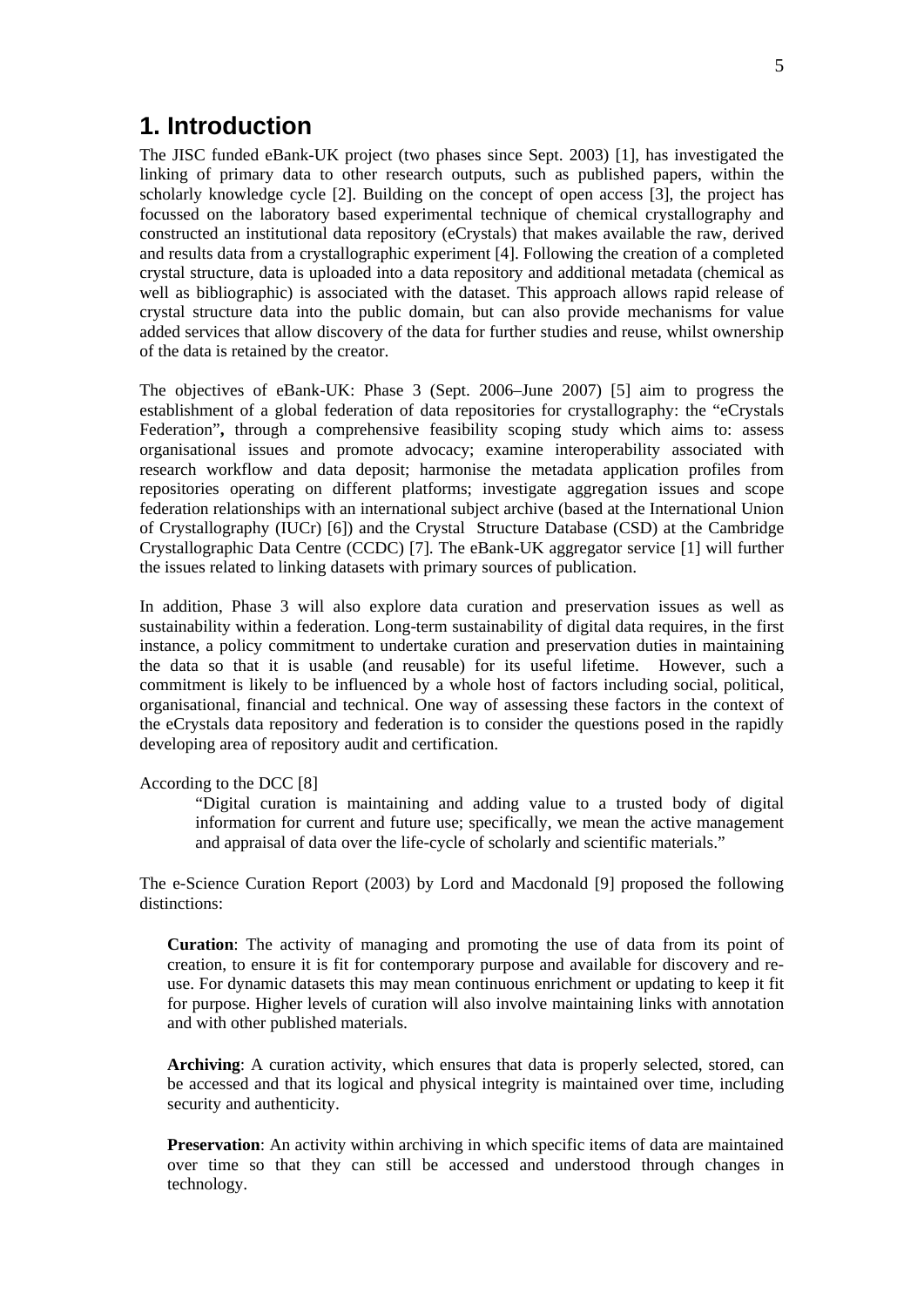<span id="page-5-0"></span>Furthermore, the term "digital curation" is increasingly being used for the actions needed to maintain and utilise digital data and research results over their entire life cycle for current and future generations of users (see JISC circular 6/03 (Revised) [\[10](#page-28-11)]) including using information in new ways and also publishing results based on the information.

A recent meeting of leading experts actively working on the audit and certification of preservation repositories identified the following ten desirable characteristics of long-term digital repositories [\[11\]](#page-28-12):

- 1. The repository commits to continuing maintenance of digital objects for identified community/communities.
- 2. Demonstrates organizational fitness (including financial, staffing structure, and processes) to fulfil its commitment.
- 3. Acquires and maintains requisite contractual and legal rights and fulfils responsibilities.
- 4. Has an effective and efficient policy framework.
- 5. Acquires and ingests digital objects based upon stated criteria that correspond to its commitments and capabilities.
- 6. Maintains/ensures the integrity, authenticity and usability of digital objects it holds over time.
- 7. Creates and maintains requisite metadata about actions taken on digital objects during preservation as well as about the relevant production, access support, and usage process contexts before preservation.
- 8. Fulfils requisite dissemination requirements.
- 9. Has a strategic program for preservation planning and action.
- 10. Has technical infrastructure adequate to continuing maintenance and security of its digital objects.

In addition to developments in audit and certification issues, we have identified other aspects relevant to the curation of data in the eCrystals data repository including: the concept of Representation Information (section 3); preservation metadata in relation to the eBank Metadata Application Profile (section 4) and conformance of the software underlying the eCrystals data repository (ePrint.org [\[12](#page-28-13)]) to the *Open Archival Information System (OAIS) Reference Model* [[13\]](#page-28-14) which is the predominant reference model used in the world of digital preservation (section 5). We conclude this scoping study with recommendations under each of these sections for further developing the eCrystals repository and associated federation from the point of view of curation and preservation issues.

## **2. Audit, Certification and Trustworthiness**

Audit and certification processes have always been recognised as an important aspect of digital preservation. Both the *Trusted Digital Repositories* report [\[15](#page-29-3)] and the OAIS standard (ISO 14721:2003) [\[14](#page-28-6)] recommended the setting up of processes for audit and certification of repositories. Their application in the context of digital preservation and curation has seen rapid evolution over the past few years.

Digital preservation is a heavy risk activity due to dynamic and unpredictable developments in technology over both the short and long term. Digital information is subject to change, modification and obsolescence–any of which can happen very easily if the data is not managed adequately. The vulnerability of digital information as well as its prolific creation [[16\]](#page-29-4) demand that those entrusted with its stewardship are demonstrably trustworthy to the community that they serve.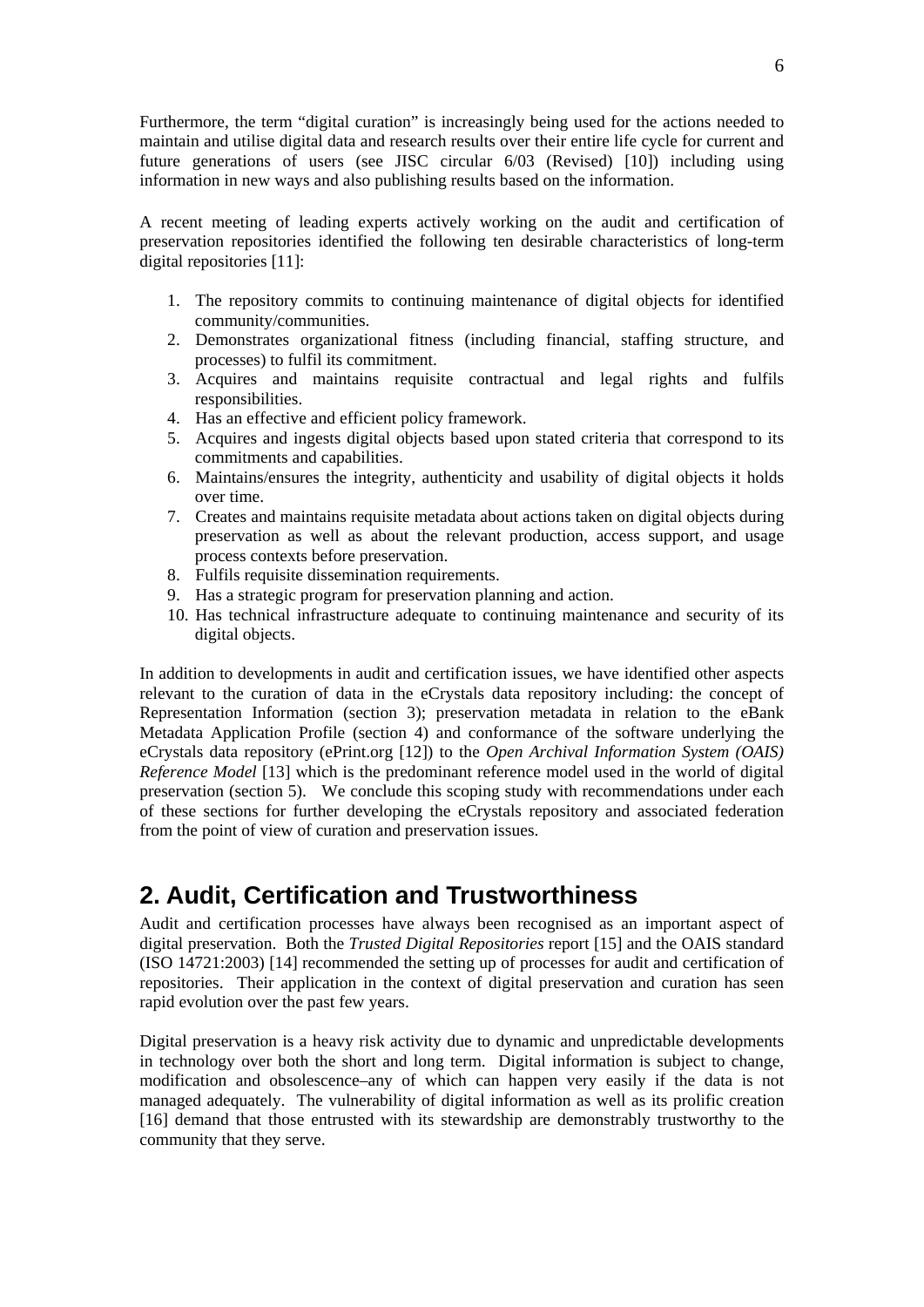<span id="page-6-0"></span>Audit and certification is one method of engendering trust in those charged with looking after digital data (most often in the form of digital repositories). To owners of digital content looking to deposit their data for long-term survival, a repository's trustworthiness will be of paramount importance. The Commission on Preservation and Access (CPA) and Research Libraries Group (RLG) Task Force on Archiving of Digital Information asserted in 1996 [\[17](#page-29-5) (page 40)]:

"…a critical component of digital archiving infrastructure is the existence of a sufficient number of trusted organizations capable of storing, migrating, and providing access to digital collections."

However, demonstrating trust is not an easy task. In 2000, an RLG/OCLC Working Group explored networks of trust relationships in the report *Trusted Digital Repositories: Attributes and Responsibilities* [[15\]](#page-29-3). They found that trust relationships are multi-faceted and dependent on many different aspects of a repository's processes and workflows. Furthermore, different stakeholders are interested in different aspects of "trustworthiness": for example, funding bodies are interested in statistics relating to the ingest of data objects and the number and type of user visits or requests; users are concerned about the context and authenticity of data as well as added-value services whilst depositors care about intellectual property rights, preservation and the visibility of their deposited content.

The trustworthiness of a content provider depends on several things, including the expertise of the staff, the workflows and the quality control measures that are in place. The trustworthiness of the digital information itself is largely dependent on information about the data itself: what has happened to it; its origin or provenance and by whom it is being managed.

Closely related to the issue of trustworthiness is the question of what should be audited to ensure that trustworthiness can be achieved: should the audit include the whole organisation? or merely the processes through which the digital objects are managed? or the system within which the information is contained? or should we examine aspects of all of these? Establishing the scope of the audit is crucial for realising the value of the audit report and what can be achieved with it.

Audits fit into the third stage of the Deming Cycle (Plan, Do, Check, Act) [\[18\]](#page-29-6) and can be achieved through self-assessment, or by internal or external audit. The goal is to check whether the identified objectives of the planning stage are met. An audit checks whether what has happened or is happening complies with what was originally planned or legally laid out. An audit does not directly improve the situation; it only describes and assesses it. However, the assessment should encourage action towards improvement and in some cases may provide explicit recommendations for improving the analysed situation.

Certification is basically a designation earned by a repository to assert that it has a specific set of knowledge, skills and capabilities to correctly do the job that it purports to be doing, in the view of the certifying body. Certification may be used as a means of communicating the trustworthiness of a preservation service to possible clients and in comparing repository services.

## **2.1 Current Audit and Certification Instruments**

There is a growing movement underway to develop metrics that measure the quality or trustworthiness of a digital repository. Proponents of certification believe this process will create more standardized, reliable and credible archives that better meet the long-term needs of digital information users.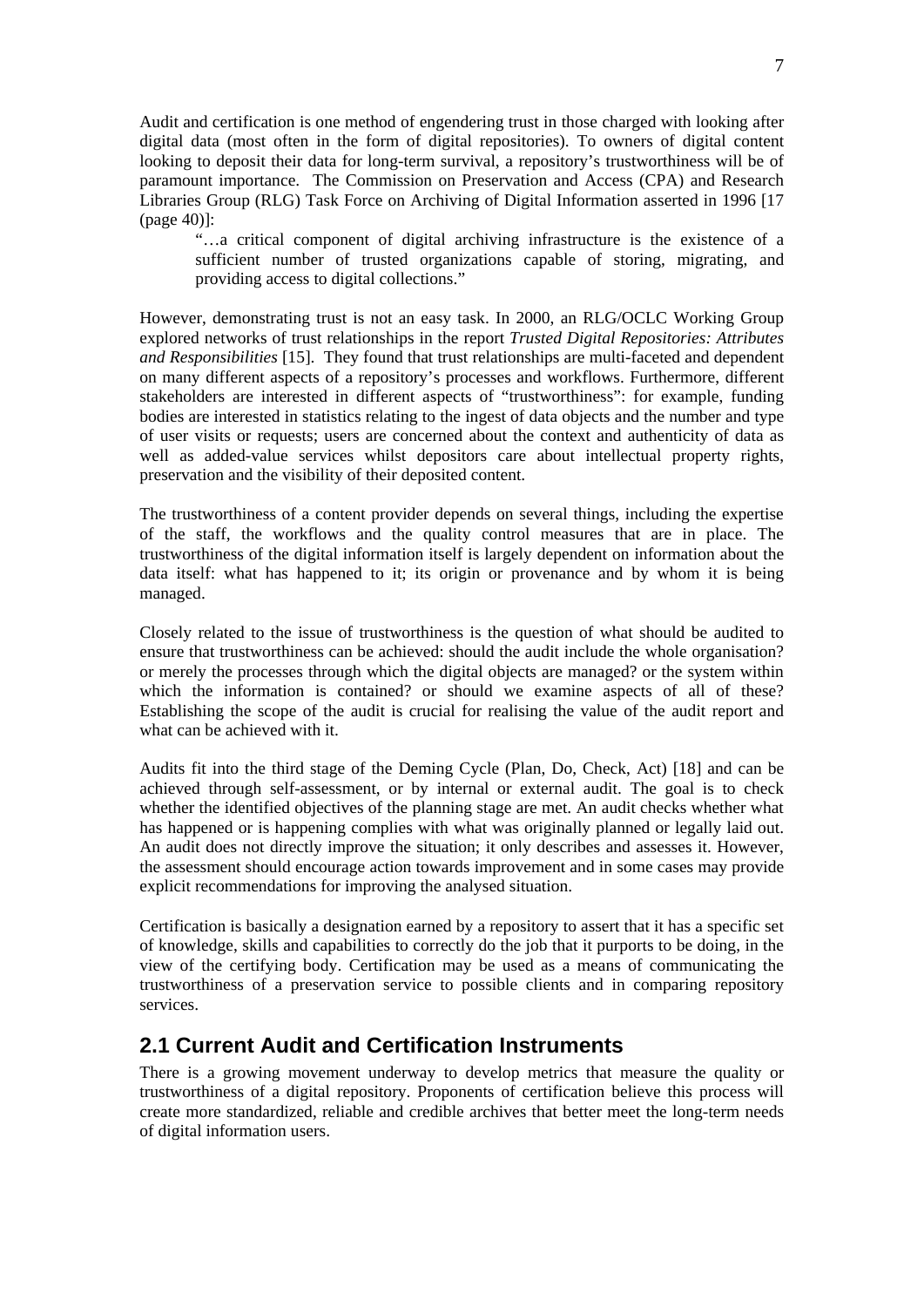<span id="page-7-0"></span>Standards to ensure the quality, authenticity, reliability and integrity of digital information have been in existence for some time. These include: the ISO 15489 records management standard which identifies the requirements of authenticity, reliability, integrity and usability for both records and records systems as well as the processes that manage them; the information security standard (ISO 17799) which provides a framework for implementing security requirements and quality management (ISO 9001).

However, digital curation and preservation transcends all of these aspects; the long-term survival of digital information in a repository is dependent on the repository organisation's financial, physical, political and cultural viability as well as the repository system's technical security and the authenticity and integrity of the data that it holds. For this reason, several groups of experts have been actively moving forward the audit and certification agenda. Increasingly these groups are working collaboratively and on an international basis.

### **2.1.1 Trustworthy Repositories Audit and Certification Checklist (TRAC)**

This effort to develop criteria for trustworthy digital repositories began in 2002 with the publication of the RLG-OCLC report entitled *Trusted Digital Repositories: Attributes and Responsibilities* [\[15](#page-29-3)]. The report defined: the characteristics of a trusted digital repository; listed relevant attributes of such a repository; called for compliance with the OAIS as well as administrative responsibility, organisational viability, financial sustainability, technological and procedural suitability, system security and procedural accountability. It also recommended that a process be developed for the certification of digital repositories.

Based on this foundational work, in 2003, the RLG-NARA Digital Repository Certification Task Force was established to develop criteria to identify digital repositories capable of reliably storing, migrating, and providing access to digital collections. The international task force produced a set of certification criteria applicable to a range of digital repositories and archives, from academic institutional preservation repositories to large data archives and from national libraries to third-party digital archiving services. This checklist was made available in the form of a draft for public comment in 2005 [[19\]](#page-29-7).

Also in 2005, the Andrew W. Mellon Foundation awarded funding to the Center for Research Libraries (CRL) to: further establish the documentation requirements; delineate a process for certification; and establish appropriate methodologies for determining the soundness and sustainability of digital repositories. Leveraging the audit checklist developed by RLG and NARA [[19\]](#page-29-7), a CRL project (Auditing and Certification of Digital Archives) conducted several pilot audits (including the E-Depot at the Koninklijke Bibliotheek in the Netherlands, the Inter-University Consortium for Political and Social Research, and Portico), informing further checklist development. Findings and methodologies were shared with those of related working groups in Europe who applied the draft checklist in their own domains: the Digital Curation Center (U.K.) [\[8](#page-28-9)], Digital Preservation Europe (Continental Europe) [\[20\]](#page-29-8) and NESTOR (Germany) [\[21](#page-29-9)], culminating in the latest checklist, the *Trustworthy Repositories Audit & Certification: Criteria and Checklist*, (TRAC) published in March 2007 [[22\]](#page-29-10). TRAC is now under the stewardship of the CRL, which will oversee its further development.

TRAC takes the OAIS as its intellectual foundation and splits the audit criteria into three categories: organisational infrastructure; digital object management and finally technologies, technical infrastructure and security. The major difference between the RLG-NARA checklist and TRAC is the requirement for documentary evidence relating to various issues, in particular policy and sustainability. The 93-page report also provides considerable advice on the application of the checklist.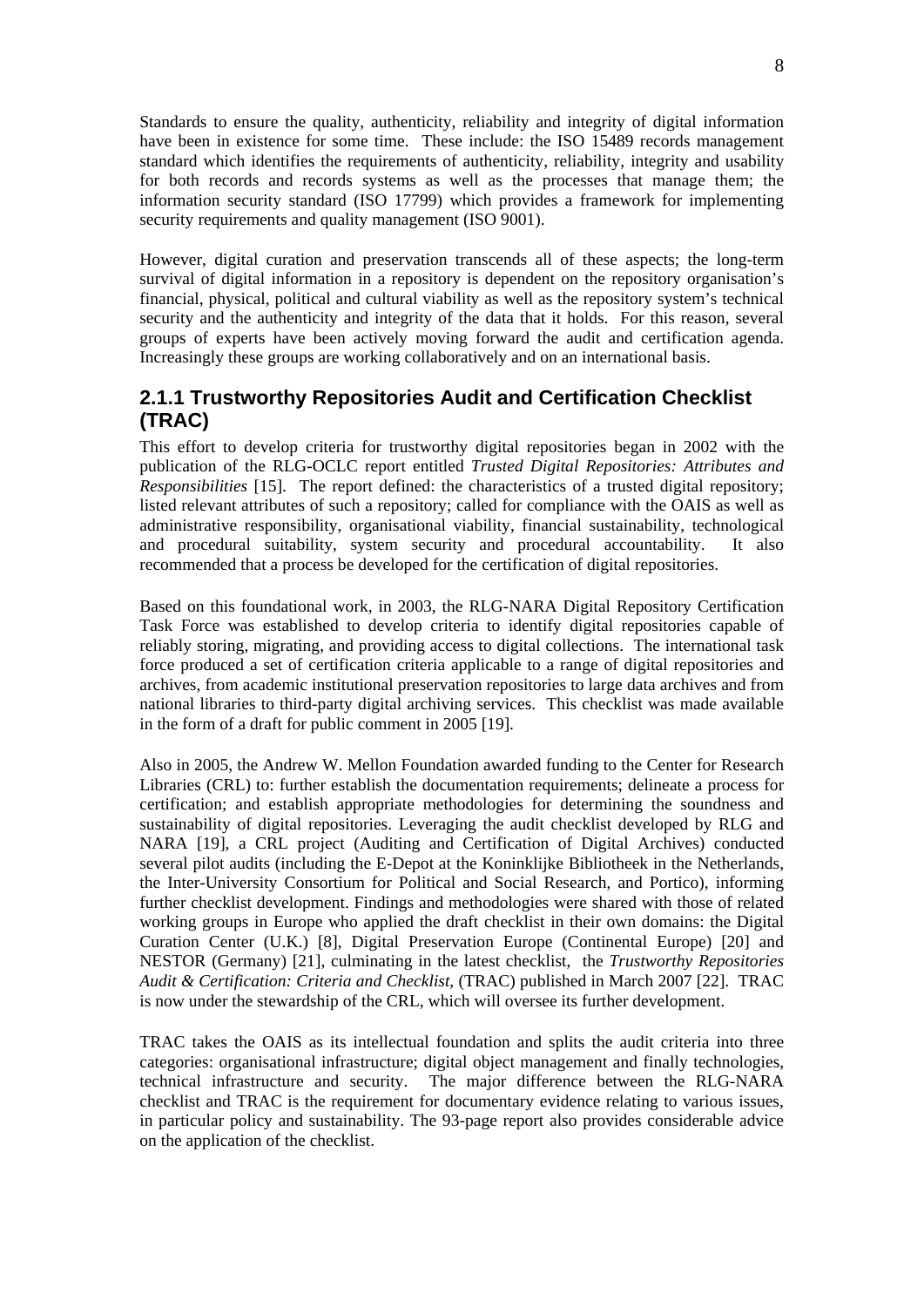### <span id="page-8-0"></span>**2.1.2 Network of Expertise in Long-Term Storage of Digital Resources (NESTOR)**

In parallel to the work being undertaken by RLG, NARA and CRL (see section 2.1.1), Germany's NESTOR (Network of Expertise in Long-Term Storage of Digital Resources) project has been aiming to set up "criteria for trusted digital repositories [and] recommendations for certification procedures of digital repositories." The NESTOR catalogue comprises 14 criteria, grouped into sections entitled: organisational framework, object management and, infrastructure and security. The basic principles for determining trustworthiness using the NESTOR catalogue are: measurability in terms of quantification; documentation to provide evidence and transparency to promote openness.

In addition to the NESTOR catalogue, the DINI (Deutsche Initiative für Netzwerkinformation) Workgroup on Electronic Publishing released its process for the certification of institutional repositories in 2003, with the English language version appearing in 2006 [\[23](#page-29-11)[,24](#page-29-12)]. This document is part of the policy framework of the German initiative for network information. It establishes minimum requirements for institutional repositories in the higher education sector. The goal is to facilitate the construction of a converging infrastructure that will ultimately allow the open exchange of scientific publications across Germany.

Criteria of the DINI 2004 certificate embrace policy issues, legal aspects and communication with information producers, as well as interfaces for dissemination. With regard to digital preservation they demand documentation standards and a minimum retention term of five years. Optional preservation criteria include OAIS compliance and references to further recommendations. Certification of a repository entails audit by a workgroup, the procedure takes approximately two months. If certification is successful the audited institutional repository is allowed to display the logo of the DINI certificate with the date of issue on their website.

While this certificate does not focus on long-term digital preservation, it constitutes a basic infrastructure upon which comprehensive audit and certification in digital preservation can be built. The DINI certificate is currently the only audit framework that addresses digital preservation issues resulting in certification.

### **2.1.3 Digital Repository Audit Method Based on Risk Assessment (DRAMBORA)**

The DRAMBORA toolkit is the latest audit instrument to be made publicly available in March 2007 [\[25](#page-29-13)]. It stems from discussions by the DCC and DPE with: the TRAC working group; the CRL Certification of Digital Archives Project; NESTOR and the international repository audit and certification birds of a feather group (see section 2.1.4).

The toolkit results from the experience gained through undertaking pilot audits by the DCC based on the RLG-NARA checklist and the NESTOR catalogue. It places emphasis on documented evidence and the assessment and management of risks as critical factors in determining the trustworthiness of a repository [[26,](#page-29-14) [27\]](#page-29-15). Digital curation is seen to be about taking organisational, procedural, technological and any other uncertainties and transforming them into manageable risks. It attempts to pose questions such as:

- is a repository capable of identifying and prioritising the risks that may impede its activities?
- is a repository managing the risks to mitigate the likelihood of their occurrence?
- is a repository establishing effective contingencies to alleviate the effects of the risks that may occur?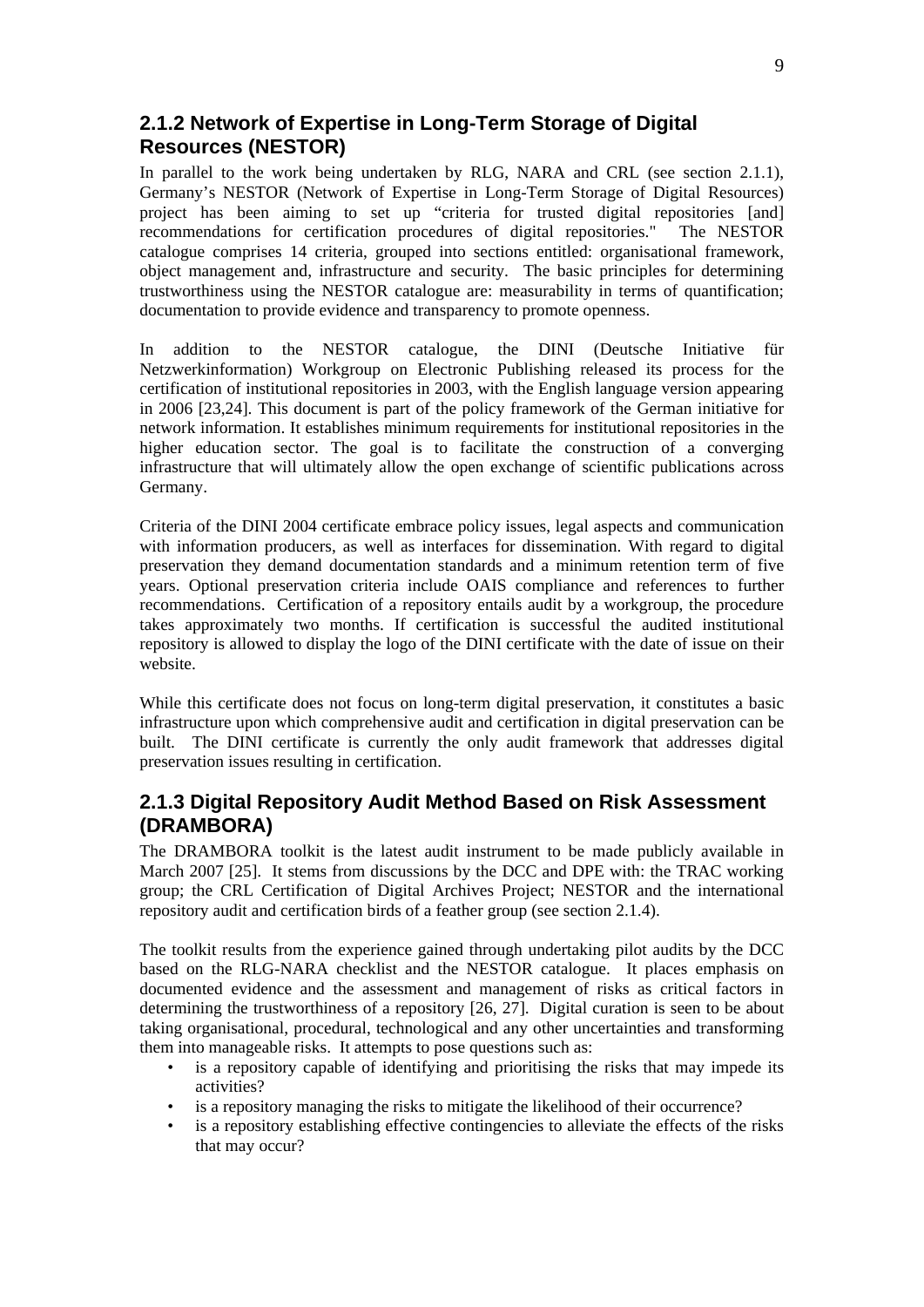Furthermore, the toolkit was designed specifically with the aim of self-audit in mind. It recognises that an authentic and understandable digital object is at the centre of the audit process–can the repository be trusted to deliver the authentic and understandable digital object to the end user and over what period of time?

The toolkit draws on existing work in the area of enterprise risk management, which is based on identifying the context within which risks need to be managed; the risks themselves; assessing and evaluating risks and defining measures to address and manage those risks. Consequently, DRAMBORA requires auditors to undertake the following six stages during the audit process:

- 1. Identification of objectives (business context)
- 2. Identification of policy and regulatory framework
- 3. Identification of activities and assets
- 4. Identifying risks related to activities and assets
- 5. Assessing risks
- 6. Managing risks

As part of the audit, the following 10 questions are posed [\[28](#page-29-16) (slides 30-31)]:

- 1. What is the mandate of your repository?
- 2. What are the goals and objectives of your repository?
- 3. What policies does your repository have in place to support and regulate how these goals and objectives are to be achieved?
- 4. What legal, contractual and other regulatory requirements/confines does your repository operate in?
- 5. What standards and codes of practice does your repository follow?
- 6. Any other things that influence how your repository does whatever it is supposed to be doing?
- 7. What activities does your repository undertake to achieve its goals and objectives within the context and confines set by the regulatory environment, and what assets do you use and produce in the course of these activities, including staff, skills, knowledge, technology?
- 8. What are the risks associated with all of the above?
- 9. How would you assess these risks?
- 10. How do you manage these risks?

The self-audit produces a composite risk score for each of eight functional classes, grouped into two types:

- Organisational: acquisition and ingest, storage and preservation, metadata management, access and dissemination
- Support: organisation and management, staffing, financial management, technological solutions and security

These numeric risk scores allow the identification of areas that are most vulnerable to threats. However, auditors should be aware that there may be inter-relationships that exist between specific risks.

Following a risk audit, it is expected that the following will have been achieved:

- A comprehensive and documented self-awareness of the repository's mission, aims and objectives as well as of the activities and assets intrinsic to these
- Construction of a detailed catalogue of pertinent risks, categorised according to type and inter-risk relationships, including the probability and potential impact of each risk
- An internal understanding of the successes and shortcomings of the organisation
- Preparation of the organisation for subsequent external audit

The DRAMBORA toolkit is newly released and as such, the DCC and DPE are planning test audits to gain experience and feedback in its use with the intention of releasing version 2.0 in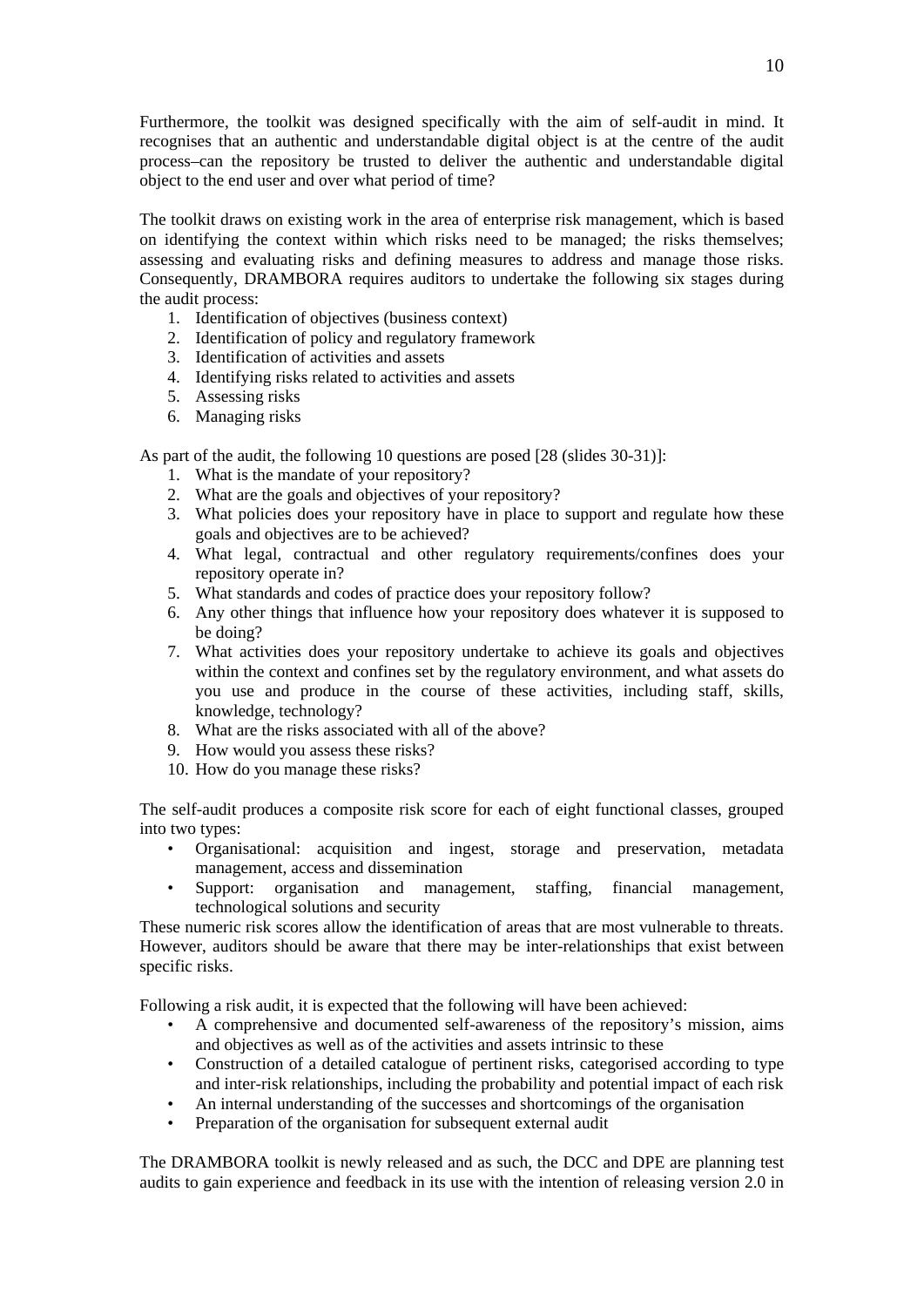<span id="page-10-0"></span>Sept. 2007 in the form of an on-line interactive toolkit. The plan is to release a further version in spring 2008.

### **2.1.4 International Repository Audit and Certification Birds of a Feather Group**

This working group was recently set up, with its first meeting taking place in January 2007. It has established a Wiki, which contains information and documents generated by the working group [\[29](#page-29-17)]. The aim of the group is to

"...produce an ISO standard on which a full audit and certification of digital repositories can be based. The aim will be to take this work into ISO in the same way as the OAIS Reference Model (ISO 14721), namely via ISO TC20/SC13, of which the working arm is CCSDS."

The membership of the group is self-nominating. Minutes of the discussions and intermediate drafts and working papers will be available for public scrutiny and comment.

Section 1.5 of the OAIS Reference Model (ROAD MAP FOR DEVELOPMENT OF RELATED STANDARDS) included an item *standard(s) for accreditation of archives*, reflecting the long-standing demand for a standard against which repositories of digital information may be audited and on which an international accreditation and certification process may be based. The RLG-NARA work forms input to the BOF WG. Other inputs are expected, including the NESTOR Catalogue of Criteria for the ongoing changes in the business environment.

## **2.2 Auditing the eCrystals Data Repository**

The eCrystals data repository started life as a prototype research data repository with the over-arching aim of sharing and disseminating data within the crystallography domain. In the same manner as other University research repositories it is characterised by short-term staffing contracts and research funding cycles. Nevertheless, it is currently in the process of maturing into a valuable community resource. At present it has no formal long-term commitment to preservation, but it is clearly becoming an invaluable asset to the crystallography community.

Whilst the audit process can be used for varying reasons, for example to validate the processes and procedures of a particular repository or to prepare a repository for a subsequent formal certification process, it also has merits in providing input into the development stages of a repository. In the case of the eCrystals repository, there is an element of each of these objectives. The National Crystallography Service (NCS) and the eBank-UK project are seeking to validate the processes already in place, but also looking to audit the eCrystals repository for risk-assessment purposes as well as to aid in the further evolution of the repository to better serve its "designated community"[\[13](#page-28-14)]. It should be recognised that given the rapidly changing nature of the technologies in use, it is important to regularly monitor the environment in which the repository operates. An effective way of achieving this aim is to undertake audits on a regular basis so that a profile of the repository and its operating environment can be built up over time.

As part of WP4 in Phase 3 of the eBank-UK Project, we began by investigating the RLG/NARA checklist, since this was the most complete audit instrument at the start of Phase 3 (the NESTOR catalogue was published in the German language and has only recently become available in the English language).

The RLG/NARA checklist was found to be very large, "heavy" and comprehensive; it appeared to be more suited to large national archive services and their progression to formal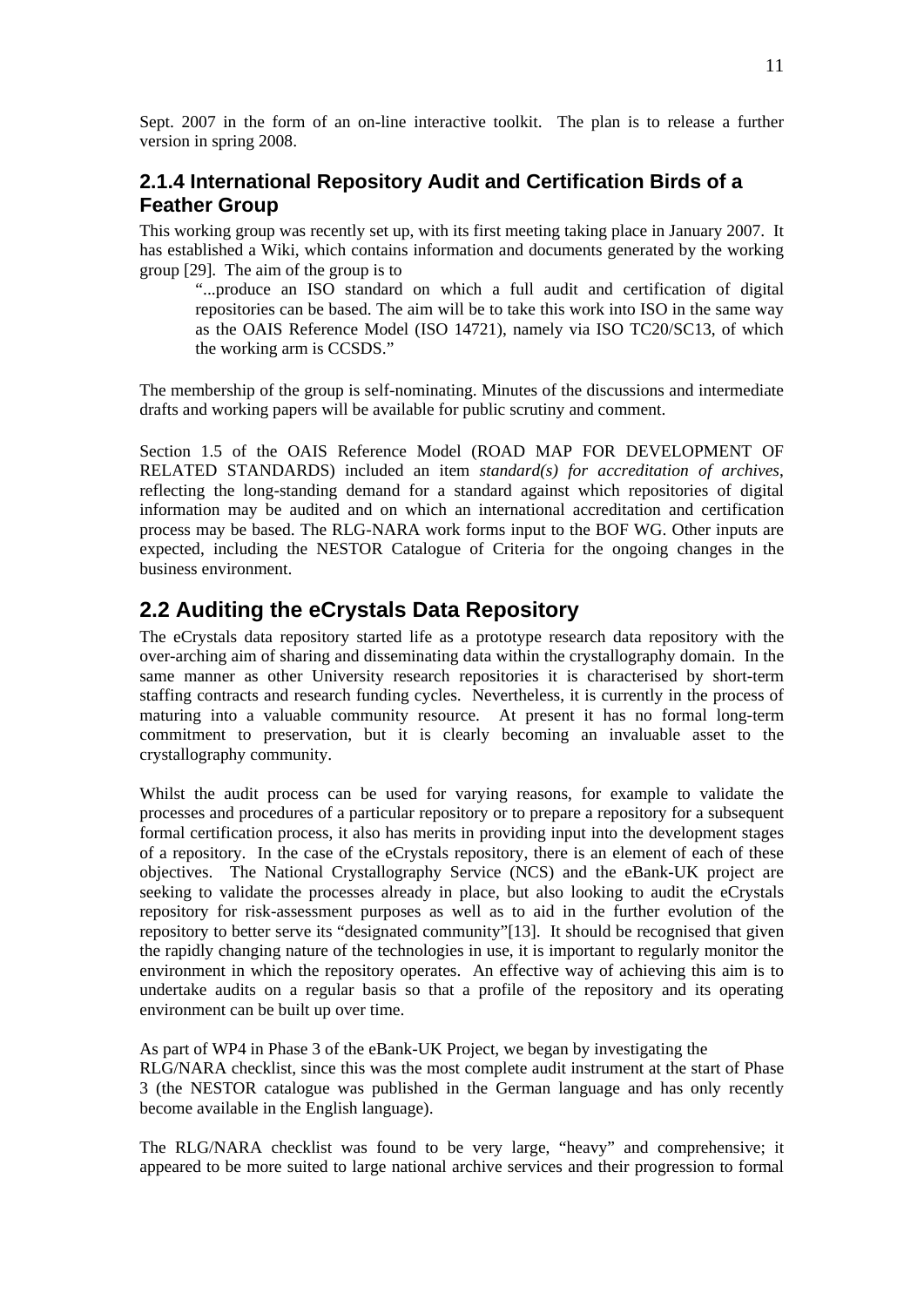<span id="page-11-0"></span>certification than to a research repository. It is clear that the eventual aim of this work has always been to develop an audit process that results in certification. It has been designed to help institutions objectively evaluate responsibilities against capabilities and identify potential risks to digital content held in repositories and other archives.

Once the NESTOR catalogue became available in an English language version, we also examined the NESTOR and DINI work. This appeared to have similar aims to the RLG/NARA work, also being based on the OAIS Reference Model, but it is largely geared to a German national context.

More recent developments reflect an emphasis on proving trustworthiness based on documentary evidence (TRAC) and risk-assessment (DRAMBORA). A major difference between the RLG/NARA checklist and TRAC is that documented evidence is now a requirement for the fulfilment of various criteria. A prominent difference between TRAC and DRAMBORA is that the former is well placed for under-taking external audits (with a view to certification), while the latter concentrates more on self-assessment. Consequently, the processes and procedures tend to vary considerably.

## **2.4 Recommendations**

- 1) At the current stage of development of the eCrystals data repository we recommend self-assessment using the DRAMBORA (Digital Repository Audit Method Based on Risk Assessment) toolkit as an instrument. The audit process in many ways is more important than actual certification, since it allows repositories to analyse and respond to their archives' strengths and weaknesses in a systematic fashion. Also, DRAMBORA takes a more quantified approach to assessing repositories and would therefore work best for an established repository looking for self-assessment. TRAC (Trustworthy Repositories Audit and Certification Checklist), on the other hand is more open-ended and exploratory, taking into account vision and goals and plans for a repository and therefore more suited to repositories with an established long-term archival and preservation mandate.
- 2) Due to the recent rapid developments in this area, as well as the estimated time, effort and cost of undertaking an audit (the DRAMBORA documentation estimates 28-40 hours, depending on the scope and objectives), we have been unable to complete an audit by the end of Phase 3 (June 2007). In addition, there is a newer and hopefully more lightweight version of the toolkit due out in Sept. 2007, including an online tool. Our primary recommendation is therefore to engage the DCC (Digital Curation Centre) audit and certification team with regard to the audit of the eCrystals repository once the newer release is published in Sept. 2007; they will also have built up experience of applying DRAMBORA during several pilot repository audits by that time.
- 3) It is clear that the eCrystals data repository will require formulation of long-term commitments and objectives with regard to deposit agreements as well as expected services. However, it is recognised that making policy commitments is difficult in an academic environment, which operates under a régime of short-term contracts and funding cycles. In addition, it is worth bearing in mind that formal commitments may well entail legal liabilities. In this respect it is important to secure adequate backing from the host institution, in this case the University of Southampton. Perhaps the repository should look towards providing a low-cost subscription based service to its designated community. An alternative is to appeal to and negotiate with the IUCr [\[6\]](#page-28-7), and other prominent organisations, with the aiming of gaining additional support and working towards a community supported sustainability plan for crystallography data.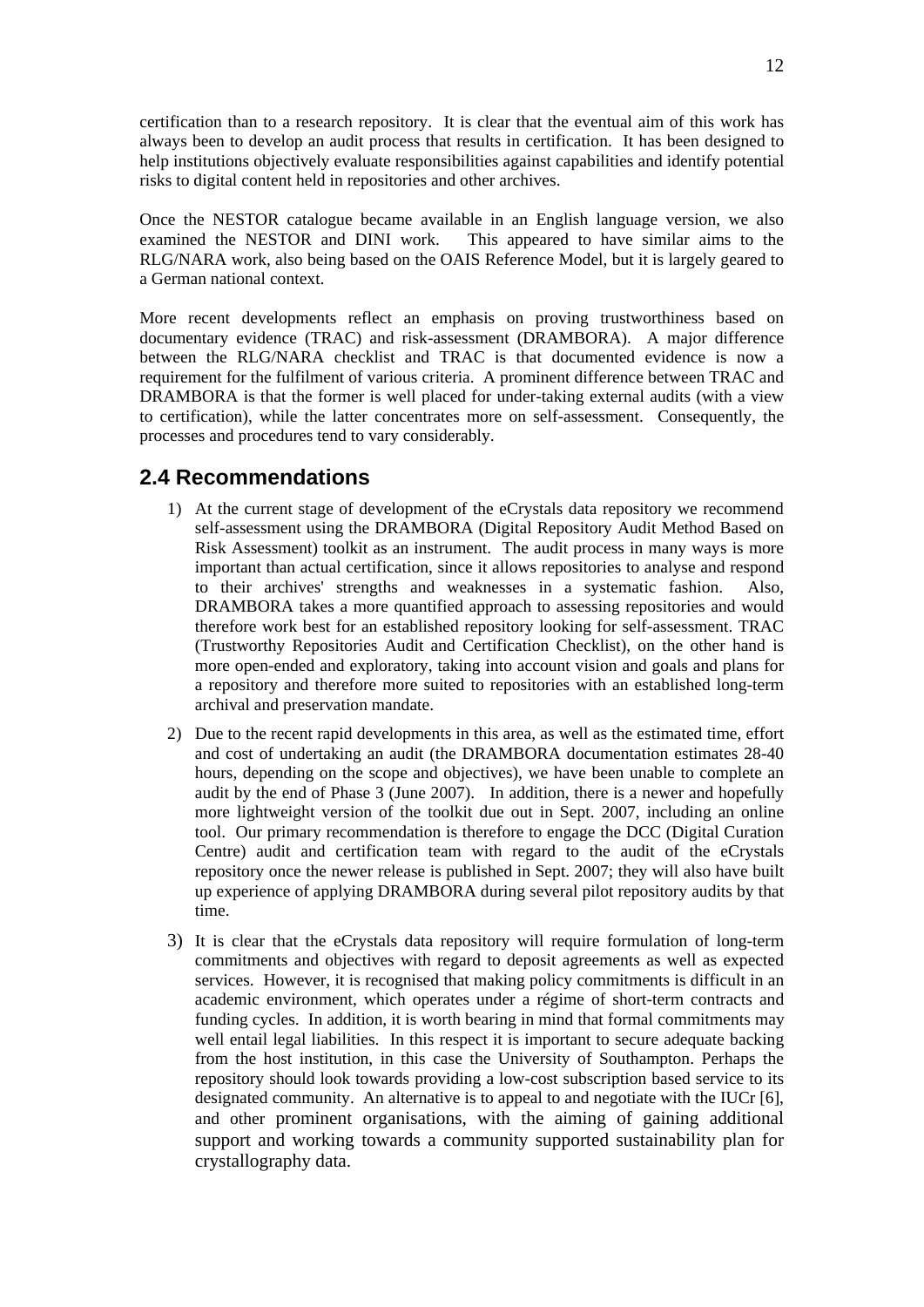- <span id="page-12-0"></span>4) Having examined the criteria being used in the various audit checklists, it is clear that there is a need to establish the scope and objectives of an audit more explicitly and to relate them to eCrystals more closely, so that the greatest benefit can be gained from the process.
- 5) For a long-term repository it would be beneficial to have regular audits, which verify periodically the proper functioning of records management procedures and systems and the authenticity and reliability of the records kept. Such monitoring is also useful in building up a profile of the repository over time in the face of a continuously changing environment. We suggest that a self-audit be under-taken at a frequency of once a year to enable the repository to keep abreast of developments in community standards and make sure that the technological infrastructure conforms to widely adopted standards.
- 6) In order to gain the trust of its designated community, it will be necessary for the eCrystals data repository to demonstrate compliance with the audit criteria through documentation (evidence), transparency (open examination of the evidence), adequacy (degree to which the evidence meets the vision and goals) and measurability.
- 7) Sustainability issues will be paramount in the development of the eCrystals Federation. It will be worth considering a model such as that of LOCKSS (Lots of Copies Keeps Stuff Safe) and/or CLOCKSS (Controlled LOCKSS) [\[30](#page-29-18)] in order to engage the crystallography community in the preservation of its valuable data.
- 8) It will also be necessary to further analyse the results of the audit to determine actions with regard to future development of the eCrystals data repository in the context of a federation

## **3. The Open Archival Information System (OAIS)**

The development of the *Reference Model for an Open Archival Information System* (OAIS) has been led by the Consultative Committee for Space Data Systems (CCSDS). It was adopted as an ISO standard (ISO 14721:2003 [\[14](#page-28-6)]) in 2003. The word "Open" in the title refers to the mechanism used in the development of the model (i.e. in an open forum) rather than to the open availability of the content in an OAIS, so the model is equally applicable to dark as well as open archives. The model has recently undergone an "open" review process and a revision is imminent.

The Reference Model establishes a common framework of terms and concepts for use in the preservation of information and is not intended as a blueprint for implementation purposes. It identifies the environment within which an OAIS operates as well as its basic functions. The standard also defines a functional model as well as an information model and information flow model. Within the preservation community, it has established itself as an important standard, influencing: the development of preservation metadata; architectures and systems design of repositories; and conformance criteria for archival repositories.

The OAIS standard covers a wide range of issues relating to the operating environment of an archive or repository. For example it identifies several mandatory responsibilities:

- Negotiating and accepting information
- Obtaining sufficient control of the information to ensure its long-term preservation
- Determining the "designated community" (see section 3.1)
- Ensuring that information is "independently understandable"
- Following documented policies and procedures
- Making the preserved information available (dissemination)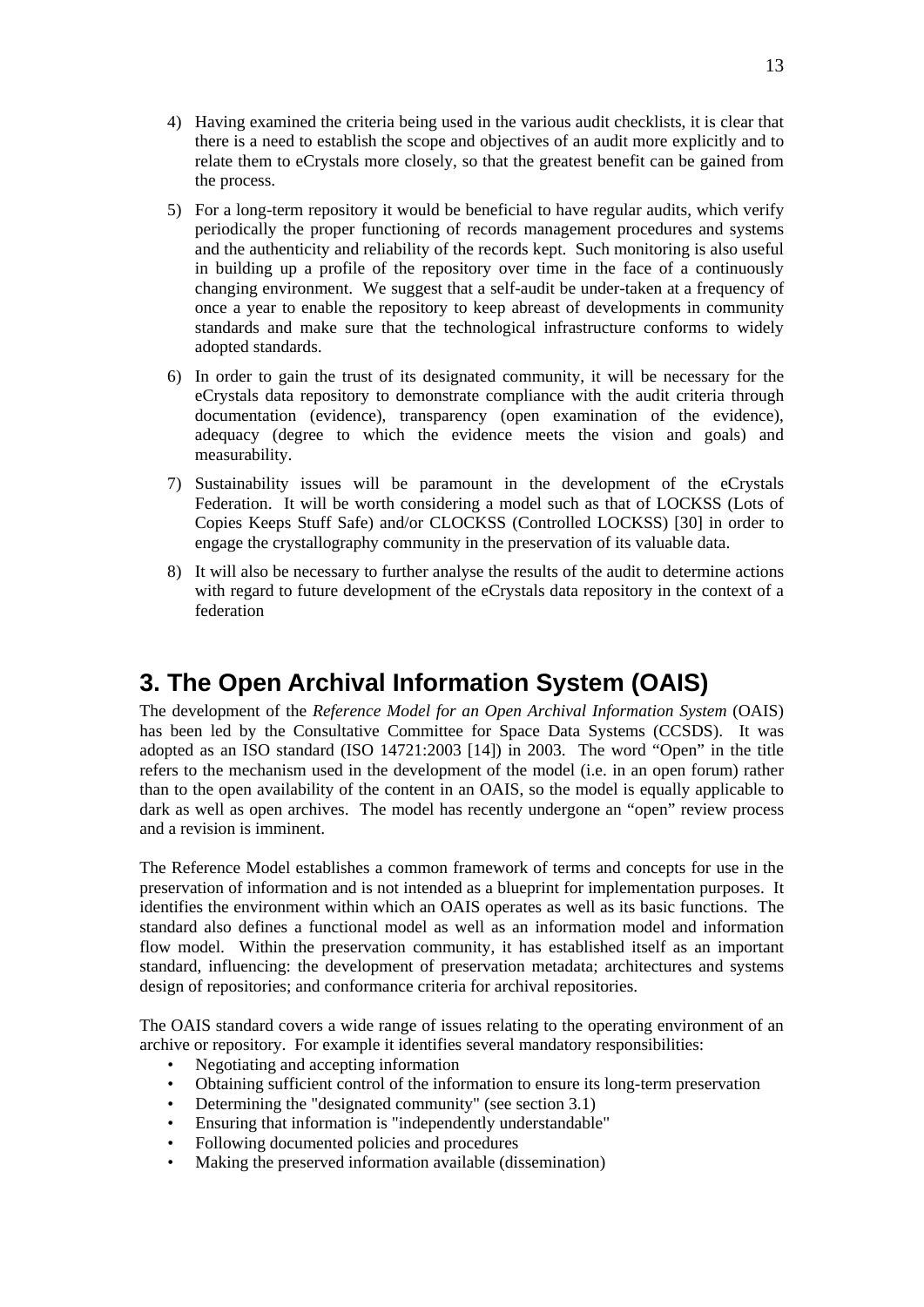<span id="page-13-0"></span>In addition, it recommends the setting up of conformance and certification processes and has been built upon by several groups working in this area (notably the RLG-NARA and NESTOR work, see section 1)

The standard also contains information relating to:

- Archival Information Units and Archival Information Collections
- Information Package transformations, e.g. for ingest and access
- Preservation perspectives:
	- Migration such as refreshment, replication, repackaging and transformation
	- Preservation of the look and feel (e.g. emulation, virtual machines)
- Archive interoperability for example in P2P applications or federations

However, our main concern in this study relates to the concept of "representation information" and the OAIS functional and information models.

## **3.1 Important Concepts**

**OAIS**: an archive, consisting of an organization of people and systems, which has accepted the responsibility to preserve information and make it available for a *designated community.* 

**Designated Community**: a set of stakeholders and users served by the OAIS. In particular, a group of potential consumers who are capable of understanding a particular set of information. The designated community may be composed of multiple user communities and is subject to change over time.

**Knowledge Base**: a set of information, incorporated by a user or system, which allows that user or system to understand the received information; this is also likely to vary over time.

**Information Object**: results from *representation information* being applied to a data object (see section 3.4 below). It is important to appreciate that the OAIS model is concerned with preserving both the meaning and reusability of an information object.

**Representation Information (RI)**: this is a very broad concept, encompassing *any*  information required to render, interpret and understand (in our case, digital) data. For example, it may be a technical specification, or a data dictionary or a software tool.

**Information Package**: within an OAIS, information is encapsulated in packages comprising: content information, preservation description information and *packaging information*.

**Packaging Information:** this type of information comprises data relating to one of the processes: submission (SIP); archival (AIP) or dissemination (DIP) (see Figure 1).

**Preservation Description Information**: metadata deemed of particular significance to preservation issues and in particular *reference, provenance, context and fixity information* (see section 4.1).

## **3.2 Functional Model**

The OAIS standard has a functional model comprising several entities within the operating environment of an OAIS (shown in purple in Figure 1):

**Ingest**: services and functions that accept SIPs from Producers; prepare AIPs for storage, and ensure that AIPs and their supporting Descriptive Information become established within the OAIS.

**Archival Storage**: services and functions used for the storage and retrieval of AIPs.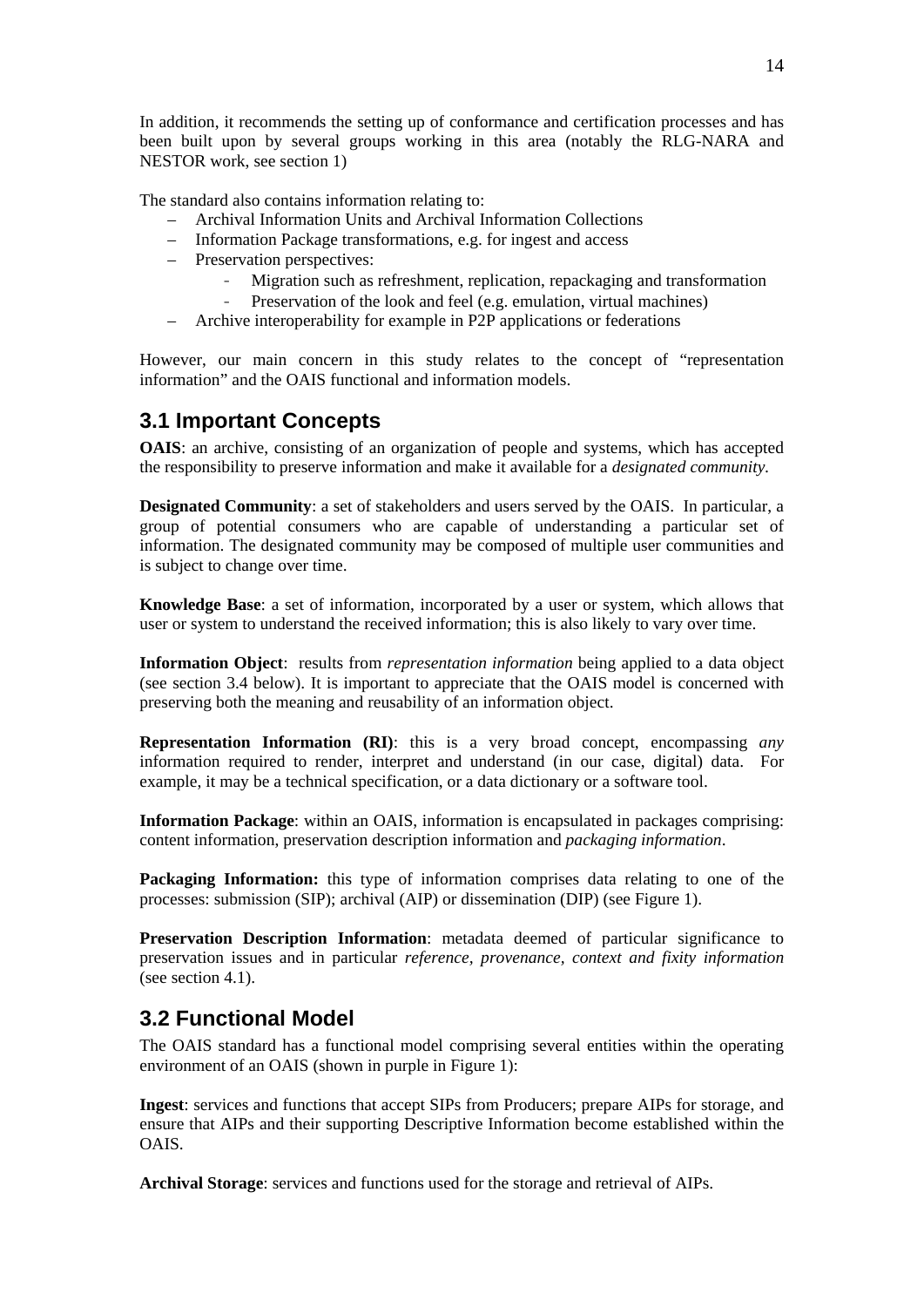<span id="page-14-0"></span>**Data Management**: services and functions for populating, maintaining, and accessing a wide variety of information.

**Administration**: services and functions needed to control the operation of the other OAIS functional entities on a day-to-day basis.

**Preservation Planning**: services and functions for monitoring the OAIS environment and ensuring that content remain accessible to the designated community.

**Access**: services and functions, which make the archival information holdings and related services visible to consumers.

The model places much importance on the function of *Preservation Planning*, which is the reason for its predominance in the digital preservation domain.



Figure 1: OAIS Functional Entities, reproduced from Figure 4-1 in the OAIS Reference Model [[14\]](#page-28-6)

## **3.4 Information Model**

Information in the Reference Model is regarded as being a combination of Data and RI. The UML diagram in Figure 2 illustrates this concept. An Information Object is composed of a Data Object that is either physical or digital, as well as the RI that allows for the full interpretation of the data into meaningful information. Furthermore, any piece of RI may also be a digital object which itself needs its own RI, thus creating a Representation Information Network.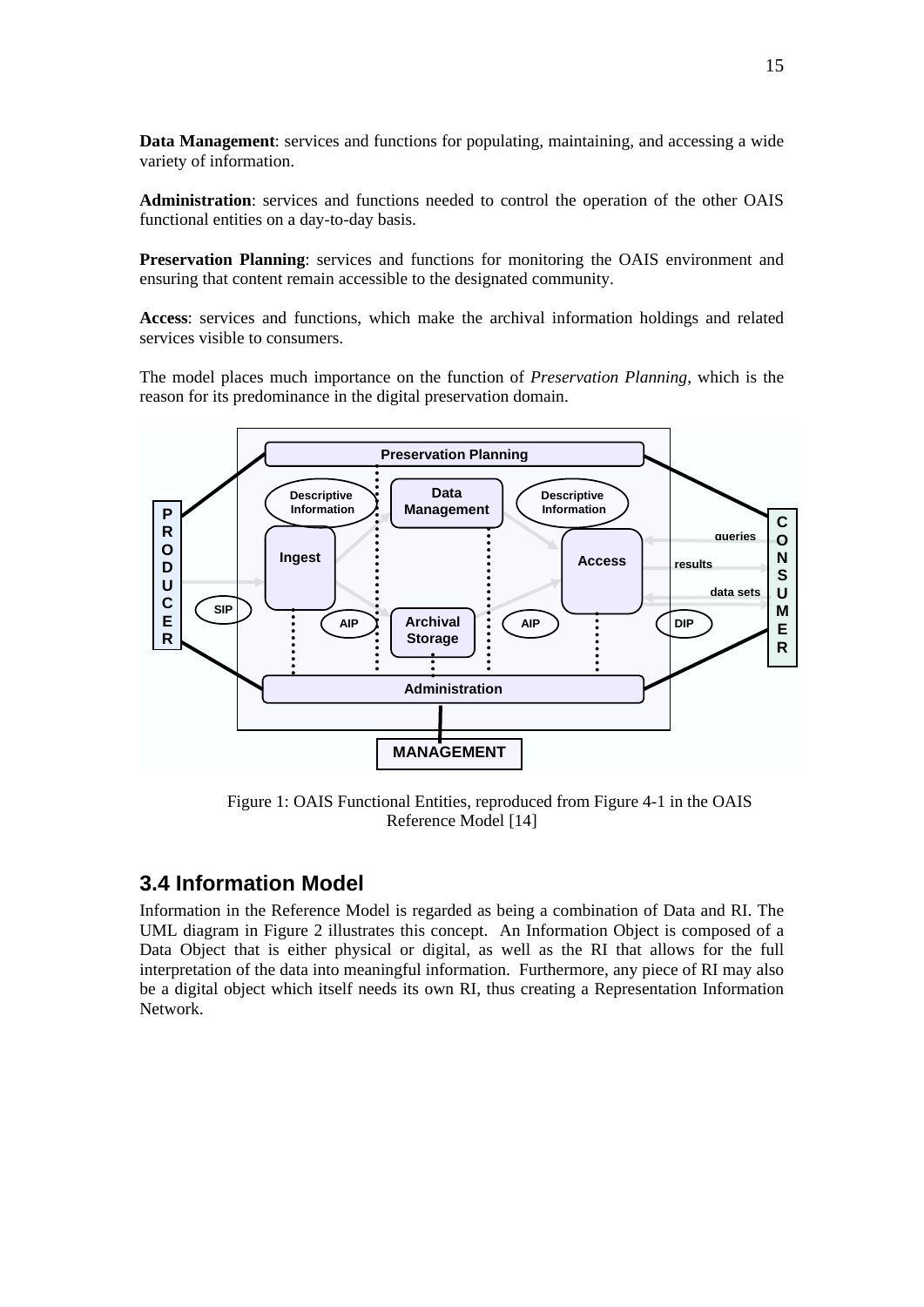<span id="page-15-0"></span>

 Figure 2: An OAIS Information Object, reproduced from Figure 4-10 in the OAIS Reference Model [[14\]](#page-28-6)

#### **3.5 Representation Information and Networks**

RI is defined as essentially whatever is required to allow a digital object to be converted to an information object. As explained in section 3.1, RI can comprise *any* information required to render, interpret and understand digital data, including: file formats, software, algorithms, standards, semantic information etc. It is essential that RI itself is curated and preserved to maintain access to other digital data.

RI is recursive in nature enabling Representation Information Networks to be built up. It is expected that the recursion will terminate for a particular designated community when the RI can be understood using that designated community's knowledge base. A problem with RI is that the amount needed for a particular object could be vast and impractical to collect in reality. It is for this reason that the concept of the designated community is so important; it enables a limit to be placed on the amount of RI which it is necessary to capture at any particular time.

In Figure 3 we see that the OAIS Model identifies three main types of RI: structural, semantic and other. Structure information describes the composition of the Data Object whilst semantic information adds meaning to specific elements. All other RI is classified under the "other" category and includes software, algorithms, standards, time varying information or actions and processes, etc.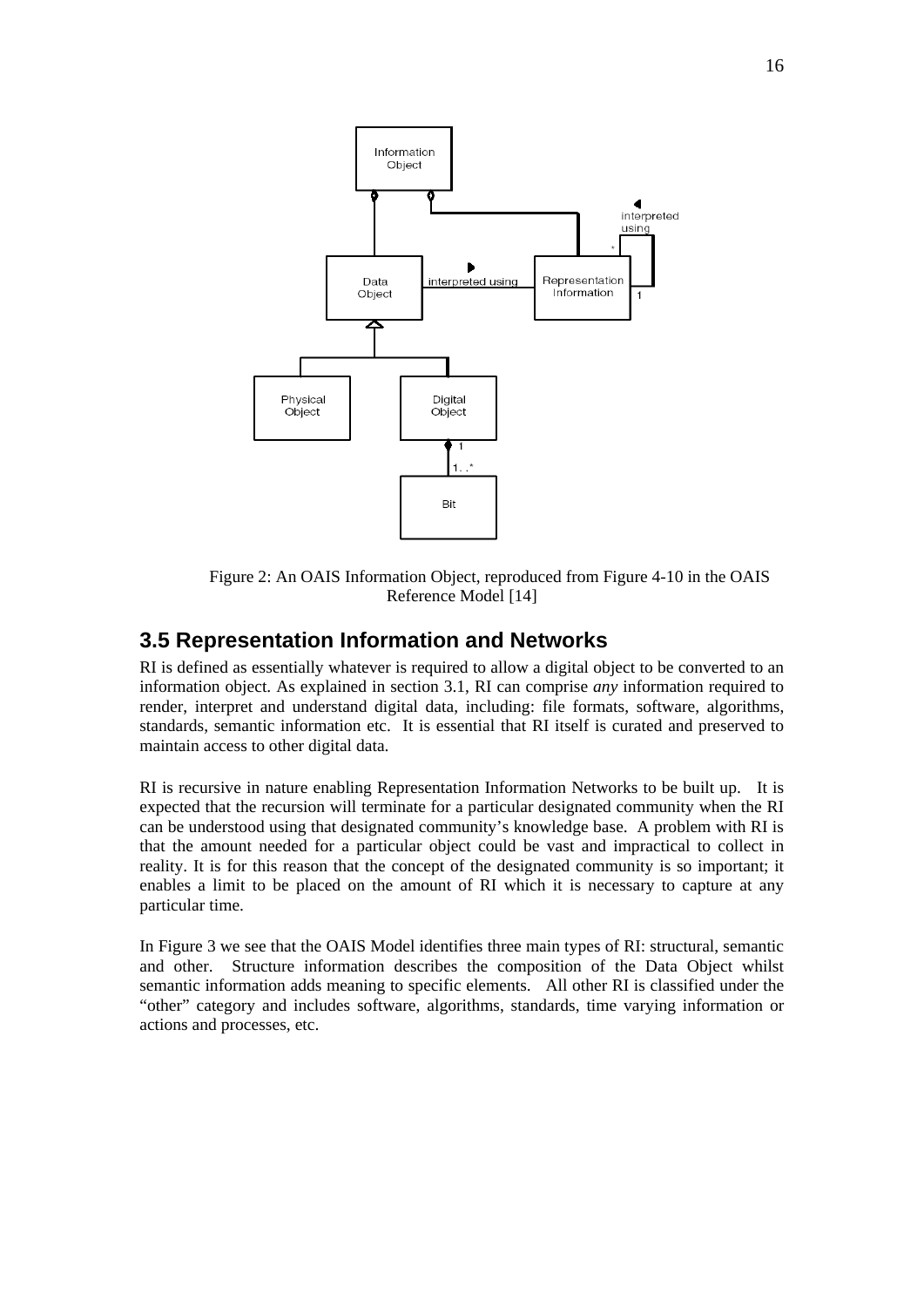<span id="page-16-0"></span>

Figure 3: Types of Representation Information in the OAIS Reference Model [[14\]](#page-28-6)

## **3.7 The DCC Registry/Repository of Representation Information (RRoRI)**

The DCC is developing a registry/repository of RI (RRoRI). This is not intended to be a data repository as such, but an authoritative source of RI for the community responsible for the collection, curation and management of data. The primary function is to provide and share information that enables managers of digital information to make informed decisions with regards to curation strategies. The RRoRI aims to make relevant RI available in a readily accessible manner to third parties.

This prototype registry/repository is currently being implemented as a proof-of-concept demonstrator [[31\]](#page-29-19). RRoRI is heavily based on the ideas in the OAIS Reference Model and is detailed in the document, *DCC Approach to Digital Curation* [\[32](#page-29-0)]. The work centres on the notion that RI is the key to long-term access to digital information and that the RRoRI should be OAIS compliant.

The collection and maintenance of suitable RI mitigates the difficulties related to the preservation of understandable information. Data formats, software, standards and programming languages become obsolete; the documentation for these is often poor or nonexistent; and the specialised knowledge needed to manipulate the data often disappears with time.

In order to help avoid duplication, share resources, coordinate access and minimise effort, a dedicated, well engineered and distributed network of RI is needed. However, submitters of data to an archive must be able to identify the RI needed by the end users in order to be able to work with the data. Much emphasis is placed on interoperability and automated use, the vision being to have a global, distributed network of RI which provides an infrastructure of reliable and trusted RI which other archives can rely on and use [\[32](#page-29-20), [35](#page-29-2)].

To enable access to RI by third parties, the DCC-development team have cultivated the concept of an RI Label, which is used to connect RI to a particular Data Object. This label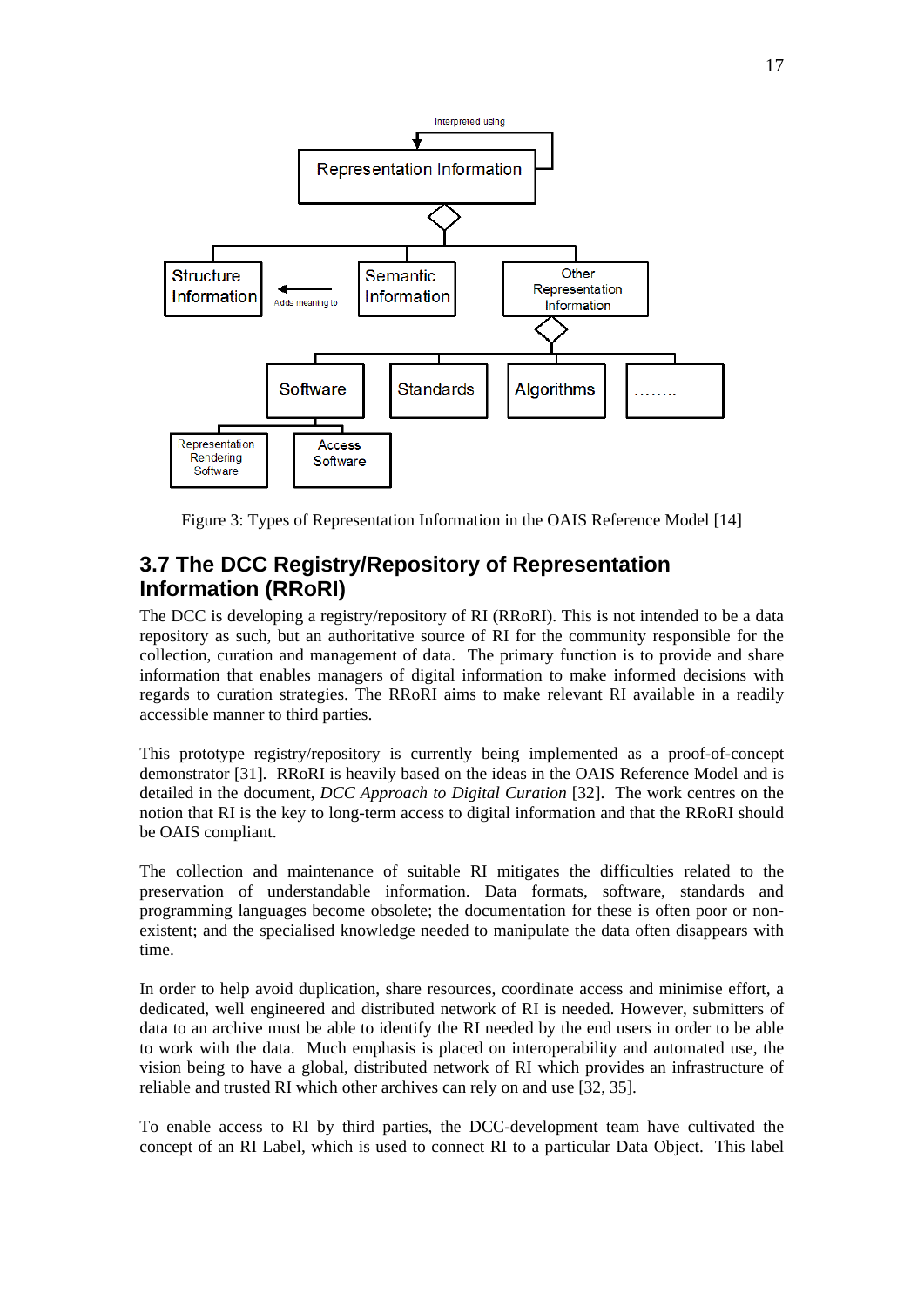<span id="page-17-0"></span>provides a mechanism for combining individual RI components and may be a structured digital object itself (to cope with the packaging of multiple objects).

At present the prototype registry/repository [\[36](#page-30-2)] caters for: viewing RI already registered; registering of new RI; creation of a new RI Label; and adding a classification entry for different types of RI.

The huge burden of collecting and maintaining adequate RI requires that a global, distributed network of RI be developed; to this end the DCC-Development Team is collaborating with projects such as PRONOM [[37\]](#page-30-3) (developed by the National Archives) and the Global Digital Format Registry (GDFR) [\[38](#page-30-4)], developed by the Digital Library Federation (DLF). Both of these registries focus on provision of details about file formats (essentially the Structure type of RI).

### **3.7.1 Types of Representation Information**

As comprehensive RI is needed to preserve access to information, it is necessary to understand the variety of forms RI may take. It will be necessary to identify what is a composite part of the data object, and what is required to enable and assist access to the information content.

#### **Structure Information**

In a digital era, structural information manifests itself largely in the form of digital file formats for text, images, audio, moving images, datasets, 3D models as well as time-varying or dynamic data. It is useful to distinguish between formats which are used mainly for rendering (for human consumption) and formats used for automated processing [\[32](#page-29-0)]. The former include many commercially based formats such as the succession of Microsoft Word formats; the details of such formats are likely to be proprietary and difficult or impossible to obtain. The latter are more likely to be simpler, with open source access software. Community standards in the use of structural information play an important part in establishing the knowledge base of a particular designated community.

Formal descriptions of file formats are useful in enabling automated processing, for example using the EAST [[39\]](#page-30-5), FLAVOR [\[40](#page-30-6), [41\]](#page-30-7), or DFDL [[42\]](#page-30-8) languages.

However, structure information may not always be available at the time of creation of digital data, and so additional effort may be required to generate it. Some digital objects, such as those created by proprietary software, can also have unknown structure. In this case, the original software, or some equivalent application, may be required to enable access.

#### **Semantic Information**

Semantic Information provides additional meaning to the contents of a digital object. For example, it may simply define the headers of a spreadsheet table, declaring that data values have been measured in a particular unit, or it may define complex relationships between objects. This category includes data dictionaries and knowledge organisation systems such as schemata, ontology, metadata vocabularies and thesauri.

#### **Other Information**

Other types of RI identified by the DCC Development Team include algorithms, software, standards, time dependent information, actions and processes. It is a characteristic of some datasets that they change over time and the state at each particular moment in time may be important (e.g. climate date or stock exchange data).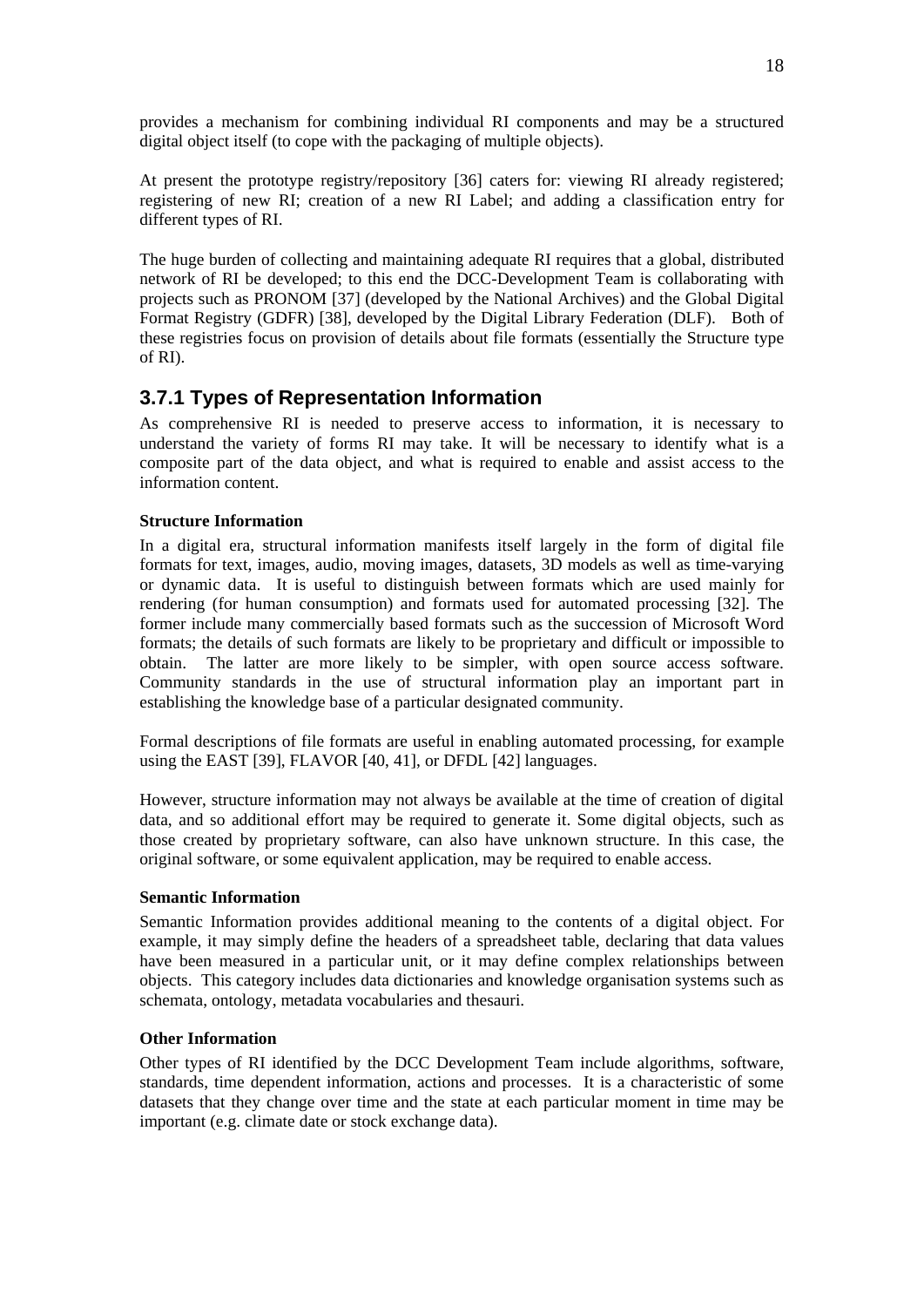### <span id="page-18-0"></span>**3.8 Representation Information in eCrystals**

A designated community has, at any particular time, a particular knowledge base. For a specific designated community this knowledge base will evolve with time; in addition the definition of the appropriate designated community for a dataset may also change over time. The importance of identifying the designated community for a data object or more likely a collection in an archive is that it allows the archive to limit the amount of RI required for any particular digital information. The designated community for the eCrystals data repository is well defined; it is the worldwide crystallography community.

The implicit and dynamic nature of knowledge means that a knowledge base may be difficult to define; however, one possibility is to describe it as a set of familiar software applications, community standards, contextual descriptions and topic categorisations.

The eBank-UK project has constructed an institutional data repository (eCrystals) that makes available the derived and results data from a crystallographic experiment (the raw data is stored in the ATLAS data store):

"The information contained within each entry of this archive is all the fundamental and derived data resulting from a single crystal X-ray structure determination, but excluding the raw images. The results have not been externally refereed, but the information supplied should enable any reader to check the reliability and validity directly, since all the files provided are freely available for download." eCrystals website [\[4](#page-28-4)].

This data repository comprises a public and a private part; through the use of an embargo schema, data can be stored as in a dark archive and reviewed periodically for conversion to open access. For the rest of this section we concentrate on the openly accessible part of eCrystals, although it should be borne in mind that RI for dark archives is as equally important for subsequent access.

The primary aim of the repository is to make available and encourage the sharing of data, which is generated throughout the experiment pipeline. The screen shot below in Figure 4, shows an example of the type of information that is stored in the repository. The top three processes (Final Result, Validation and Refinement) comprise community adopted standard file formats. In particular the CIF (Crystallographic Information File) format [\[43](#page-30-9)] is used within the community as an interchange format and is supported by the IUCr-International Union of Crystallographers (publisher and learned society within the domain). CIF is a publishing format as well as being structured and machine-readable; it is capable of describing the whole experiment and modelling processes (but cannot provide a reference back to the raw data file {.hkl}). Associated with the CIF format is the *checkCIF* software that is widely used within the designated community and the eCrystals data repository to validate CIF files; it is made available as an open web service by the IUCr [\[44](#page-30-10)].

The other type of file format included in the Final Result is a CML (Chemical Markup Language) encoding. Between the CIF and the CML file, they provide a complete description of the molecule and the chemistry of the molecule (CCDC need both in order to generate an entry in their database–the CSD). The {.cml} file is not currently produced by any software used in a crystallographic study but is generated from a {.mol} file which is an intermediate file found in the "Other Files" category. The .mol file may be generated from the {.cif} file. These file format conversions are performed according to well defined standards using the OpenBabel software obtainable from SourceForge.

The data collection, processing and solution stages are the main areas involving the work-up of the original data. The data collection stage provides JPEG files as representations of the raw data, but also proprietary formats generated by specific instrumentation that may be in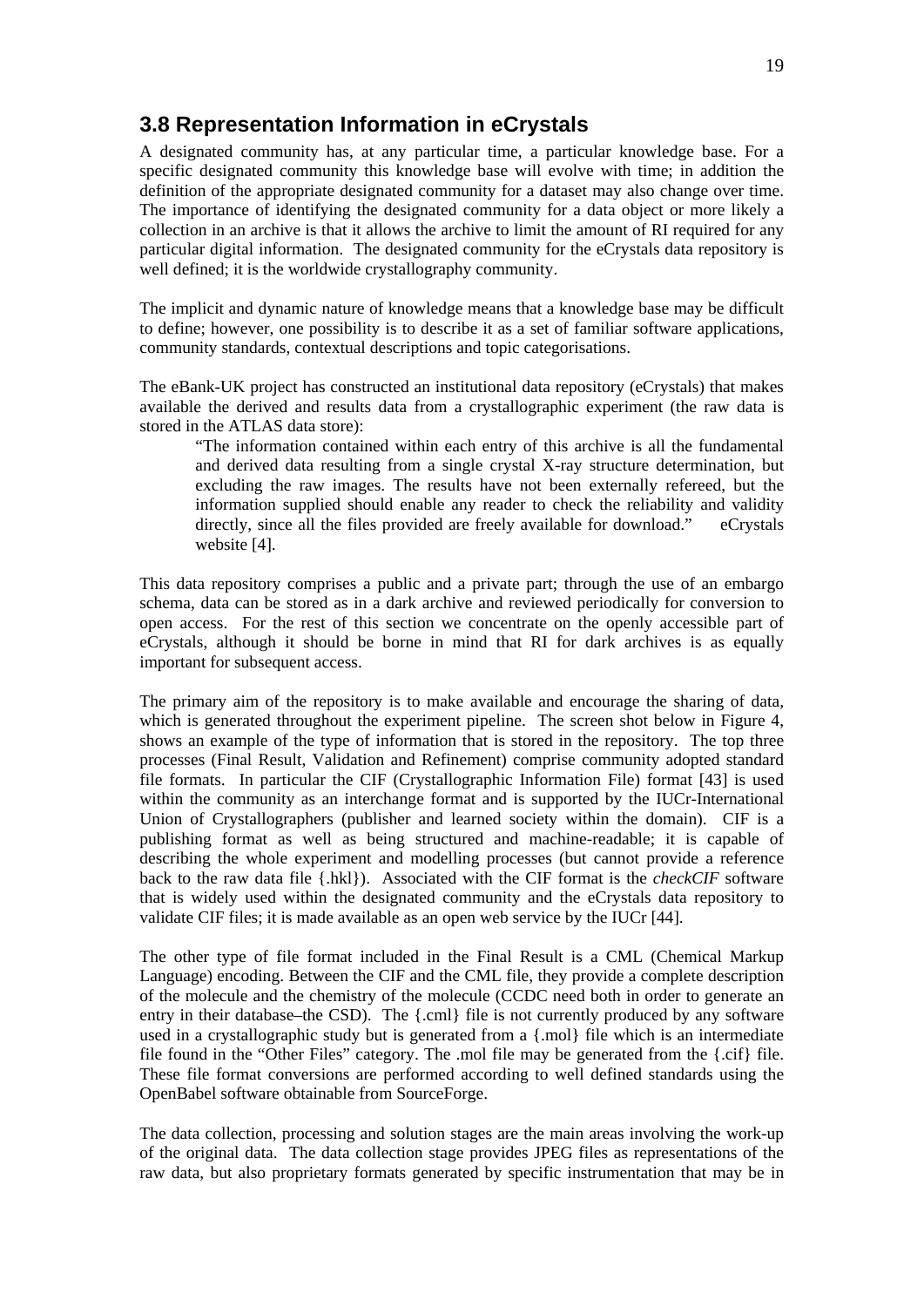<span id="page-19-0"></span>use. This stage may also have an HTML report file associated with it, providing information relating to machine calibrations and actions and how the data was processed.

The main result of the processing stage is a standardised ASCII text file {.hkl}, which has become a historical de facto standard within the designated community through its requirement by the SHELXL software. The SHELXL software produces both an output {.res} and a log file in ASCII text format. The solution stage results in a log file {.lst} comprising information relating to the computer processes that have been run on the data by the SHELXS software and a free-format ASCII text file {.prp}, which is generated by software (XPREP). There are approximately six versions of SHELXS and SHELXL, which are in use by 80-90% of the community. SHELXS and SHELXL are both commercially and openly available and currently being redeveloped.

#### **3.8.1 Populating the RRoRI with eCrystals Data RI**

This work is currently in progress and involves ingesting representation information into the RRoRI using a prototype GUI tool. It entails investigating representation information networks for crystallography data and experimentation with the use of the RRoRI ingest tool.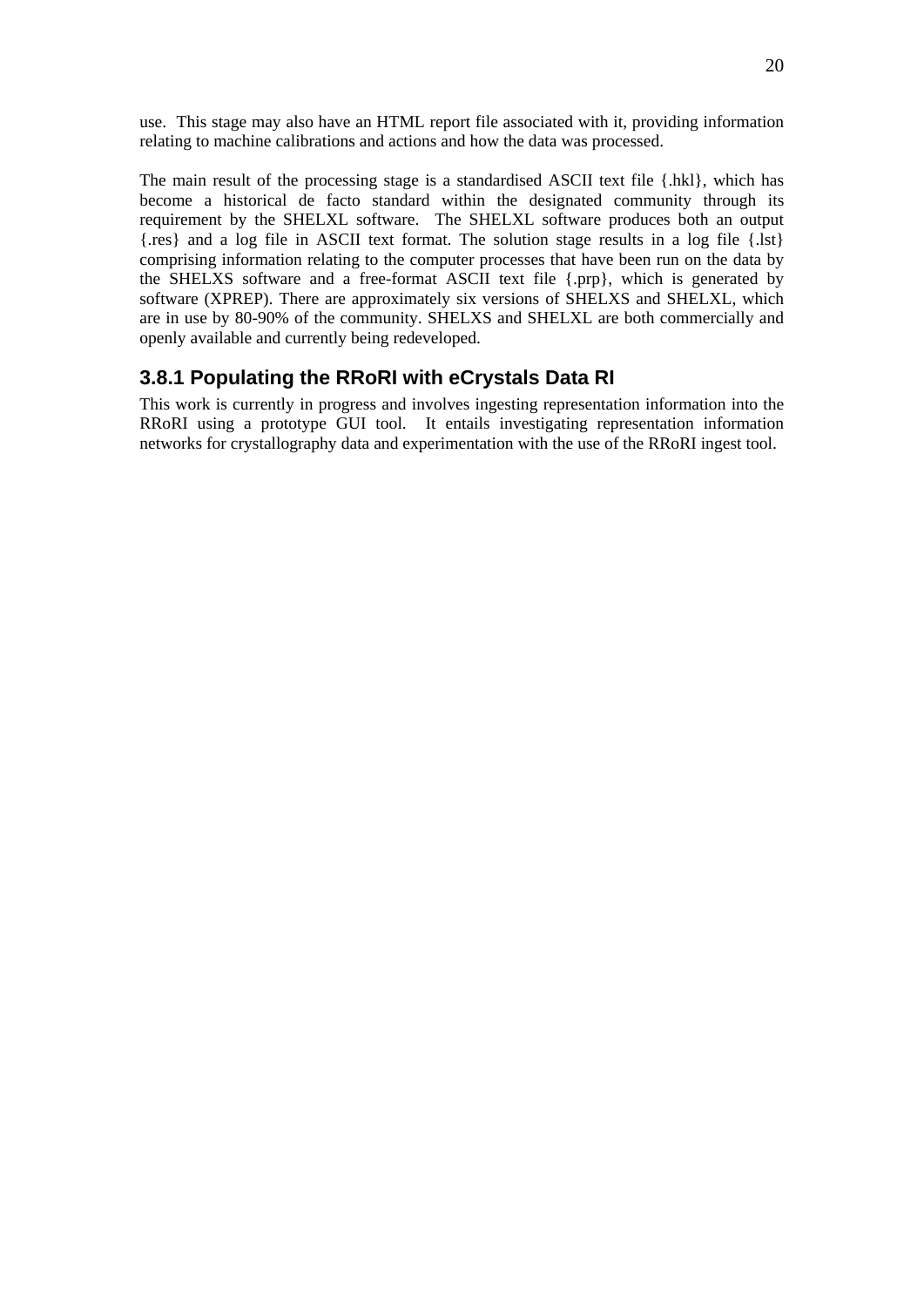|                                           | <b>University</b><br>of Southampton                                                                                                                 |                                   | <b>Crystal Structure Report Archive</b> |      |  |  |
|-------------------------------------------|-----------------------------------------------------------------------------------------------------------------------------------------------------|-----------------------------------|-----------------------------------------|------|--|--|
| Home<br>About                             | 2,2-trimethylenedioxy-4,4,6,6-tetrachlorocyclotriphosphazene                                                                                        |                                   |                                         |      |  |  |
| <b>Browse</b><br><b>User Area</b><br>Help | Sample Originator: D.B. Davies <sup>a</sup> , R.A.<br>Shaw <sup>a</sup> , A. Kilic <sup>b</sup> , M. Odlyha <sup>a</sup> and A. Uslu <sup>b</sup> . |                                   |                                         |      |  |  |
|                                           | Data Collection: S.J. Coles <sup>c</sup> , L.S. Huth <sup>c</sup> and<br>M.E. Light <sup>c</sup> .                                                  |                                   |                                         |      |  |  |
|                                           | Structure Determination: S.J. Coles <sup>c</sup> , J.S.<br>Rutherford and M.B. Hursthouse.                                                          |                                   |                                         |      |  |  |
|                                           | Birkbeck College <sup>a</sup><br>Gebze Institute of Technology <sup>b</sup><br>University of Southampton <sup>c</sup>                               |                                   |                                         |      |  |  |
|                                           | $C_3H_6Cl_4N_3O_2P_3$                                                                                                                               |                                   | <b>Available Files</b>                  |      |  |  |
|                                           | InChl=1/C3H12Cl4N3O2P3/c4-13(5)8-<br>14(6,7)10-15(9-13)11-2-1-3-12-15/h8-10,13-<br>15H <sub>.1</sub> -3H <sub>2</sub>                               |                                   | <b>Final Result</b>                     |      |  |  |
|                                           | <b>Compound Class: Inorganic</b>                                                                                                                    |                                   | 2005sjc0007.cif                         | 11k  |  |  |
|                                           | Keywords: cyclophosphazene, phase<br>transition, variable temperature                                                                               |                                   | 2005sic0007.cml                         | 4k   |  |  |
|                                           | Creation Date: 28 March 2007<br><b>Deposited By: Dr Simon J Coles</b>                                                                               |                                   | Validation                              |      |  |  |
|                                           | Deposited On: 28 March 2007                                                                                                                         |                                   | 2005sjc0007 checkcif.htm                | 9k   |  |  |
|                                           | Data collection parameters                                                                                                                          |                                   | Refinement                              |      |  |  |
|                                           | Chemical formula                                                                                                                                    | C3 H6 Cl4 N3 O2<br>P <sub>3</sub> | 2005sjc0007.res                         | 5k   |  |  |
|                                           | <b>Crystallisation Solvent</b>                                                                                                                      |                                   | 2005sjc0007 xl.lst                      | 29k  |  |  |
|                                           | Crystal morphology                                                                                                                                  | Rod                               | Solution                                |      |  |  |
|                                           | Crystal system                                                                                                                                      | Orthorhombic                      |                                         |      |  |  |
|                                           | Space group symbol                                                                                                                                  | Pna2(1)                           | 2005sjc0007.prp                         | 5k   |  |  |
|                                           | Cell length a                                                                                                                                       | 13.4804(14)                       | 2005sjc0007 xs.lst                      | 44k  |  |  |
|                                           | Cell length b                                                                                                                                       | 10.6442(9)                        | Processing                              |      |  |  |
|                                           | Cell length c                                                                                                                                       | 8.8479(7)                         |                                         |      |  |  |
|                                           | Cell angle alpha                                                                                                                                    | 90.00                             | 2005sjc0007.hkl                         | 532k |  |  |
|                                           | Cell angle beta                                                                                                                                     | 90.00                             | 2005sjc0007.htm                         | 11k  |  |  |
|                                           | Cell angle gamma                                                                                                                                    | 90.00                             | 2005sjc0007 0kl.jpg                     | 91k  |  |  |
|                                           | Data collection<br>temperature                                                                                                                      | 274(2)                            | 2005sjc0007_h0l.jpg                     | 87k  |  |  |
|                                           | Refinement results                                                                                                                                  |                                   | 2005sjc0007_hk0.jpg                     | 79k  |  |  |
|                                           |                                                                                                                                                     |                                   | Data Collection                         |      |  |  |
|                                           | Solution figure of merit                                                                                                                            | 0.0569                            | 2005sjc0007 crystal.jpg                 | 17k  |  |  |
|                                           | R Factor (Obs)                                                                                                                                      | 0.0334                            |                                         |      |  |  |
|                                           | R Factor (All)<br><b>Weighted R Factor</b>                                                                                                          | 0.0380<br>0.0871                  | Other Files                             |      |  |  |
|                                           | (Obs)                                                                                                                                               |                                   | 2005sjc0007.doc                         | 186k |  |  |
|                                           | Weighted R Factor (All) 0.0905                                                                                                                      |                                   | 2005sjc0007.fcf                         | 138k |  |  |
|                                           |                                                                                                                                                     |                                   | 2005sjc0007.inchi                       | 1k   |  |  |
|                                           |                                                                                                                                                     |                                   | 2005sjc0007.ins                         | 4k   |  |  |
|                                           |                                                                                                                                                     |                                   | 2005sjc0007.mol                         | 2k   |  |  |
|                                           |                                                                                                                                                     |                                   | 2005sjc0007.p4p                         | 1k   |  |  |
|                                           |                                                                                                                                                     |                                   | 2005sjc0007 ellipsoid.gif               | 21k  |  |  |

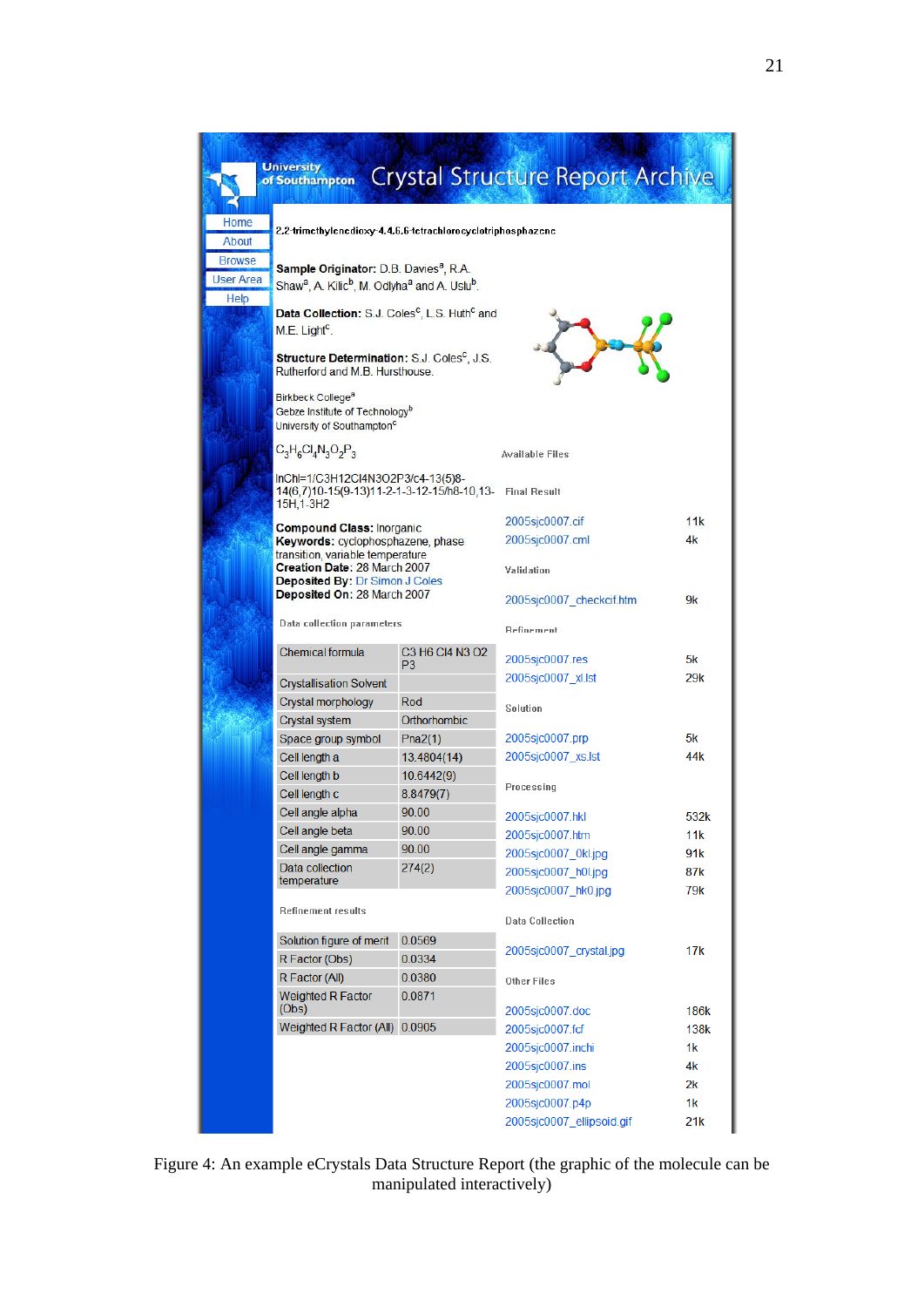### <span id="page-21-0"></span>**3.9 Recommendations**

- 1) eCrystals should solicit providers and developers of work-up software (SHELXS, SHELXL, XPREP etc.) to provide and maintain extensive descriptions of their file formats.
- 2) The export of raw data in the interchangeable standard format, imgCIF, by crystallographic instrumentation software is recommended.
- 3) In order to serve the crystallography community adequately it will be necessary to look at RI in the whole of the crystallography domain –not just the eCrystals repository. In particular the requirements of the CCDC, IUCr, RSC, Chemistry Central and Reciprocal Net and third party harvesters (such as Chemical Database Service) will need to be taken into account.

CCDC (Cambridge Crystallographic Data Centre) is a professional body with an international subject repository for crystal data; its Crystal Structure Database (CSD) provides federated searching across many chemistry databases. IUCr (International Union of Crystallography) is the learned society representing crystallography; it is a publisher of eight journals and maintains standards for communicating and representing crystal structures. The RSC (Royal Society of Crystallography) is also a key publisher in the field and Chemistry Central is an emerging Open Access publisher who will operate a repository to store and link data relating to publications in their journals. Reciprocal Net [\[45](#page-30-11)] is a distributed database used by research crystallographers to store information about molecular structures; much of the data is available to the general public.

- 4) We would advise that the eCrystals repository (and Federation) develop a formal deposit, ingest, validation and dissemination policy, to provide depositors and users with a clear indication of the service level that the eCrystals data repository and federation aims to provide.
- 5) It would also be useful to consider what type of services the eCrystals Federation would like to see developed on top of the RRoRI e.g. file-format obsolescence notification, choice of migration strategies etc.

## **4. eBank-UK Application Profile and Preservation Metadata**

Details of the development and current status of the eBank-UK Metadata Application Profile are readily available on the project website [[46\]](#page-30-1). Phases 1 and 2 of the project did not focus on curation and preservation issues; consequently, much of the necessary metadata is currently absent from the profile.

According to Lavoie and Gartner [[47\]](#page-30-12), preservation metadata is information that supports and documents the long-term preservation of digital materials. It addresses an archived digital object's:

**Provenance**: documenting the custodial history of the object

**Authenticity**: validating that the digital object is in fact what it purports to be, and has not been altered in an undocumented way

**Preservation activity:** documenting the actions taken to preserve the digital object, and any consequences of these actions that impact its look, feel, or functionality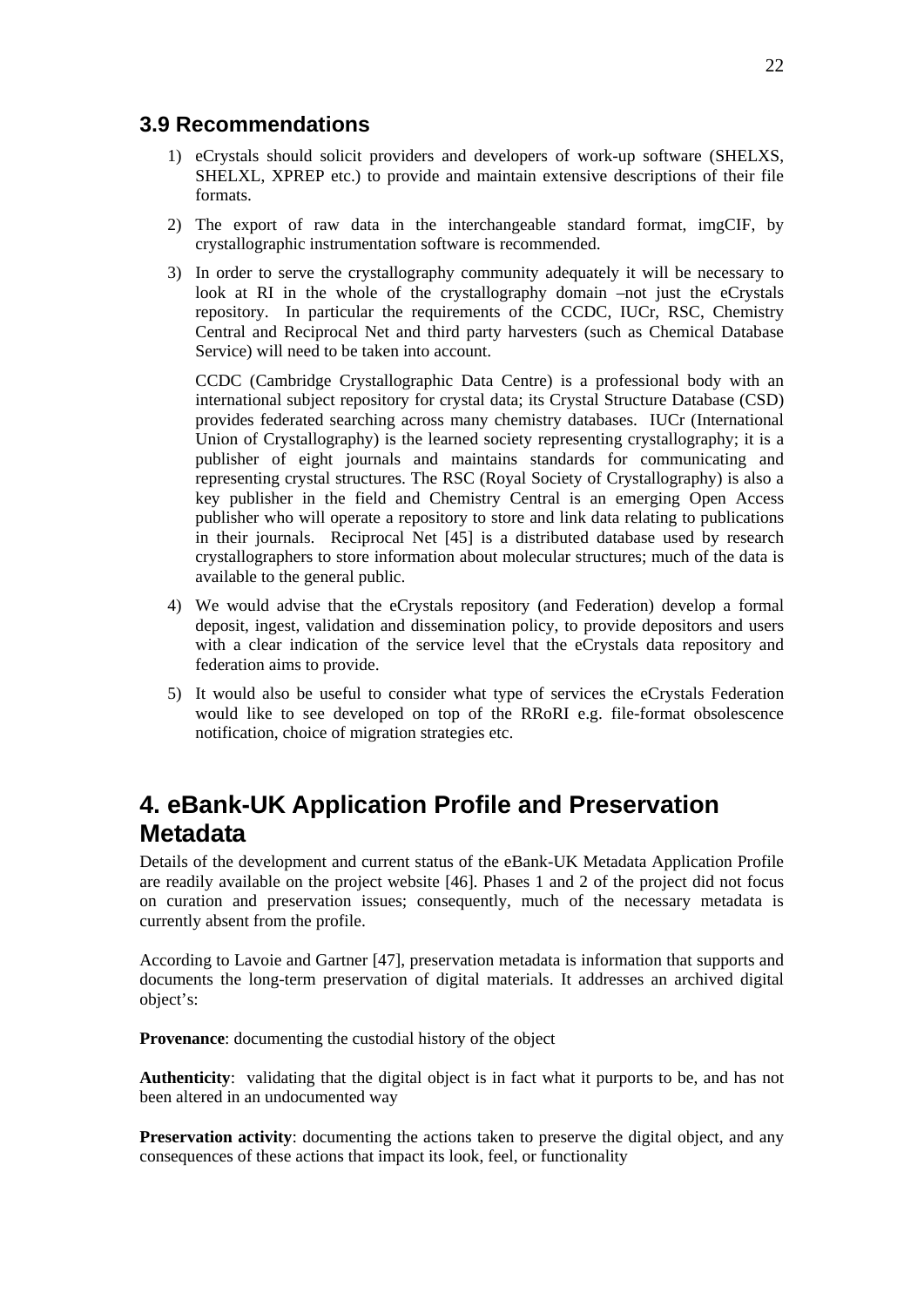<span id="page-22-0"></span>**Technical environment**: describing the technical requirements, such as hardware and software, needed to render and use the digital object

**Rights management**: recording any binding intellectual property rights that may limit the repository's ability to preserve and disseminate the digital object over time.

The OAIS Reference Model [\[14](#page-28-6)] has been influential in the development of preservation metadata; it provides a high-level overview of the types of information needed to support digital preservation, including: representation information; preservation description information (reference, context, provenance and fixity information, see section 4.1); packaging information and descriptive information. These types of information can be considered as general categories of metadata, which are required to support the long-term preservation and use of digital materials; they have served as the starting point for a number of preservation metadata initiatives.

Over the years, a number of institutions and projects have investigated and developed preservation metadata element sets (e.g. National Library of Australia [[48\]](#page-30-13), CEDARS project [[49\]](#page-30-14), NEDLIB Project [\[50](#page-30-15)]). However, in 2002, the OCLC/RLG Preservation Metadata Framework Working Group consolidated existing expertise in the form of a preservation metadata framework [[51\]](#page-30-16). Using the broad categories of information specified in OAIS as a starting point, the Framework enumerated the types of information falling within the scope of preservation metadata. Release of the Framework prompted interest in a more practical and implementation-oriented way forward.

In June 2003, OCLC and RLG therefore sponsored a second working group: PREMIS (PREservation Metadata: Implementation Strategies). The membership included more than thirty international experts in preservation metadata. The remit of the group was to:

- Define a core set of implementable, broadly applicable preservation metadata elements, supported by a data dictionary
- Identify and evaluate alternative strategies for encoding, storing, managing, and exchanging preservation metadata in digital archiving systems.

In September 2004, PREMIS released a survey report describing current practice and emerging trends associated with the management and use of preservation metadata to support repository functions and policies [\[52](#page-30-17)]. In May 2005, PREMIS followed up the survey report with the *Data Dictionary for Preservation Metadata: Final Report of the PREMIS Working Group* [\[53](#page-30-0)]. The report includes: the PREMIS Data Dictionary v1.0; an accompanying report, which provides context and an underlying data model; usage examples and a set of XML schema to support use of the Data Dictionary. In addition, a maintenance activity has been set up to manage the evolution of the Data Dictionary [\[54](#page-30-18)].

More recently (June 2007), a report on *Implementing the PREMIS data dictionary: a survey of approaches* by Deborah Woodyard-Robinson [\[55\]](#page-30-19) examines the take-up of the PREMIS Data Dictionary and the implementation issues that have been encountered by 16 repositories.

### **4.1 OAIS Preservation Description Information**

OAIS defines Preservation Description Information as comprising several different types of information:

**Reference:** One or more mechanisms used to provide assigned identifiers for unambiguous access to content. Examples include: object identifier; a journal reference; a bibliographic description or a persistent identifier.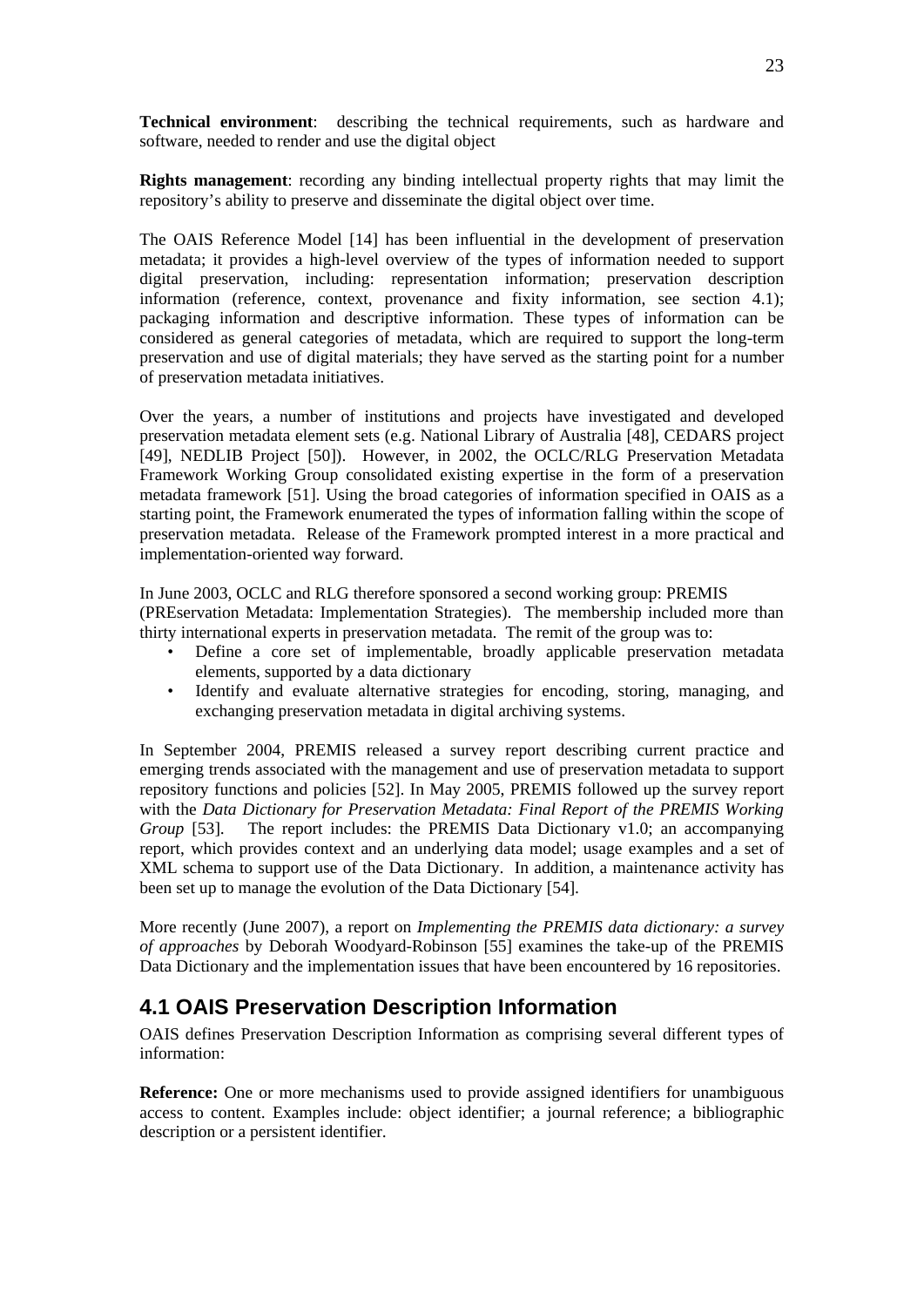<span id="page-23-0"></span>**Provenance:** Documents the history of the content information including: any changes that may have taken place since it was submitted and who has had custody of it. It provides users some assurance as to the likely reliability of the content information.

**Context:** Documents the relationships of the content information to its environment and other content information. Examples include: calibration history; relationship to other data sets; pointers to related documents etc.

**Fixity:** Provides data integrity checks including validation/verification keys used to ensure that the particular content information object has not been altered in an undocumented manner. Examples include: special encoding and error detection schemes that are specific to instances of the content object (e.g. checksums).

### **4.2 PREMIS Data Dictionary**

Although the OAIS Reference Model and its concept of preservation description information (PDI) remains the conceptual foundation for the PREMIS data dictionary, the data model does in fact diverge and is instead derived from the work of the National Library of New Zealand on preservation metadata [\[58](#page-30-20)]. The PREMIS data dictionary provides an intermediate stage in between OAIS PDI and the actual application specific implementation; its major functions are to cater for data exchange and interoperability.

In establishing a "core" set of preservation metadata, the PREMIS group uses a practical definition i.e. "things that most working preservation repositories are likely to need to know in order to support digital preservation".

The dictionary is implementation independent and uses an entity-relationship data model based on five types of entities to provide semantic information. In broad terms, *Entities* are involved in digital preservation activities and consist of: intellectual entities, objects, rights, agents and events. *Relationships* are statements of association between instances of entities; the direction of the arrows shows the direction of the relationship (double-headed arrows indicate reciprocal links). *Semantic Units* are used rather than "metadata elements" in order to emphasise the "need to know" aspect; they are properties of an entity and therefore have values. *Representation* is the set of files required for an intellectual entity to be displayed, played or otherwise made usable to a human.



Figure 5: PREMIS Data Dictionary Data Model [[53\]](#page-30-0)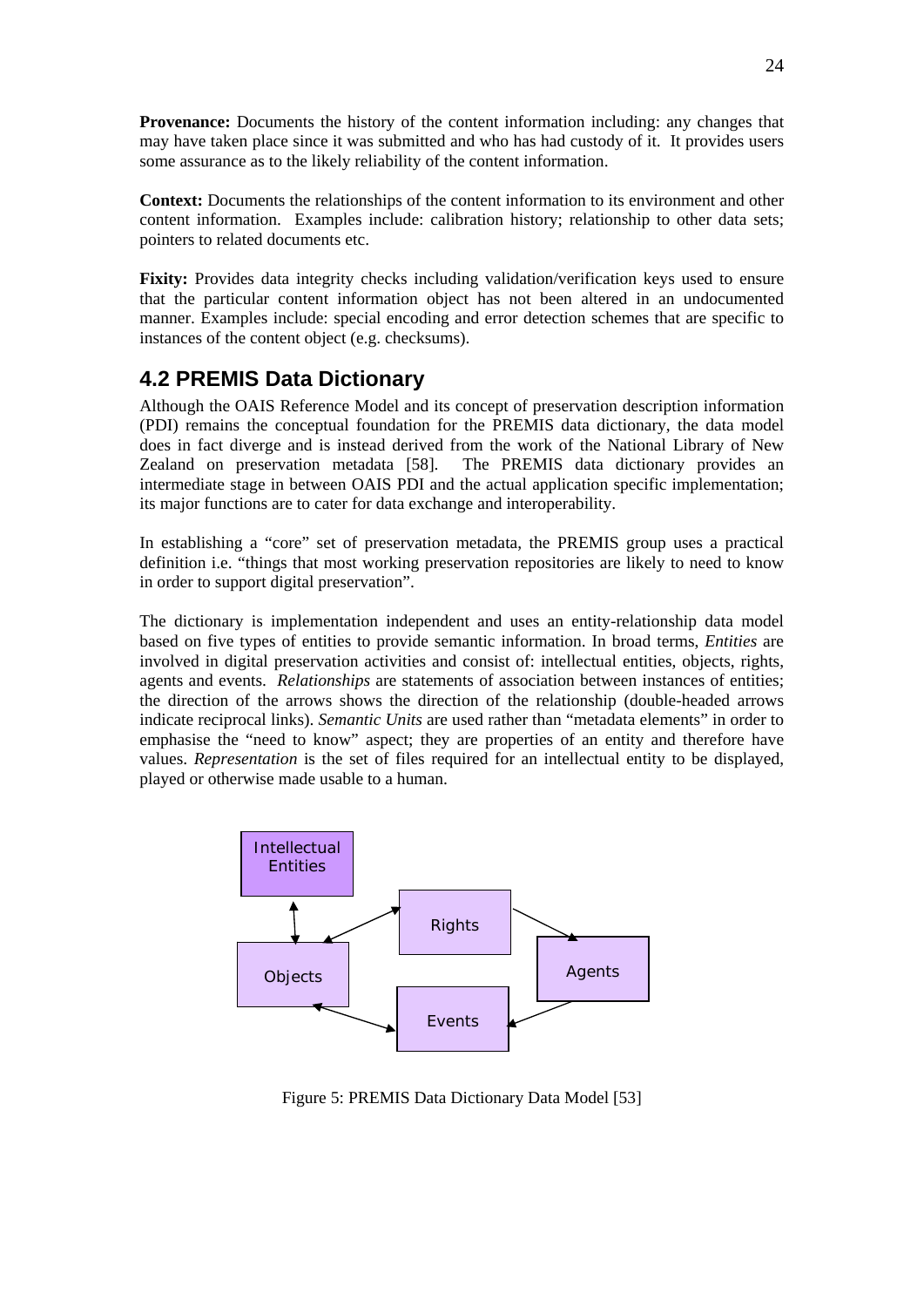**An Object:** is a discrete unit of information in digital form. Objects are the resources that the repository preserves and may be one of the following types:

 FILE: a named and ordered sequence of bytes that is known by an operating system.

 REPRESENTATION: the set of files, including structural metadata, needed for a complete and reasonable rendition of an Intellectual Entity.

 BITSTREAM: contiguous or non-contiguous data within a file that has meaningful common properties for preservation purposes.

**An Intellectual Entity:** is a coherent set of content that is reasonably described as a unit, for example: a particular book, map, photograph, or database. It may include other Intellectual Entities (e.g. as a website includes a web page). It could also have one or more digital representations.

An Event: is an action that involves at least one object or agent known to the preservation repository. It is concerned with the details necessary to document digital provenance

An Agent: can be a person, organization, or software program associated with preservation events in the life of an Object. Agents influence an Object indirectly through an Event. Agents are not defined in detail in PREMIS since they are not considered core preservation metadata beyond that required for identification.

**Rights**: comprise an agreement with a rights holder that allows a repository to take action(s) related to Objects in the repository. The data dictionary does not specify a full rights expression language, however basic statements such as Agent A grants Permission P for Object B are catered for. Note that PREMIS deals only with rights and permissions related to preservation activities, leaving aside those concerned with access and dissemination.

The Data Dictionary offers Semantic Units for Objects, Events, Agents and Rights. Intellectual entities are considered to be well served by other descriptive metadata. Examples of Semantic Units related to objects include:

#### **objectCategory** (mandatory)

Values: representation, file, bitstream

#### **preservationLevel**

 What preservation treatment/strategy the repository plans for this object Could be a business rule only relevant in a given repository Examples: full, bit-level

Examples of Semantic Units relating to object creation information: **creatingApplication** 

> Information about an application that created the object Container with 3 subunits: name, version and date Applies to objects created externally or by a repository Repeatable if more than one application processed the object Example: MS Word 2000 [date created]

#### **originalName**

 Name of object as submitted to or harvested by repository Supplements repository supplied names Only applicable to files Example: sip/book/N419.pdf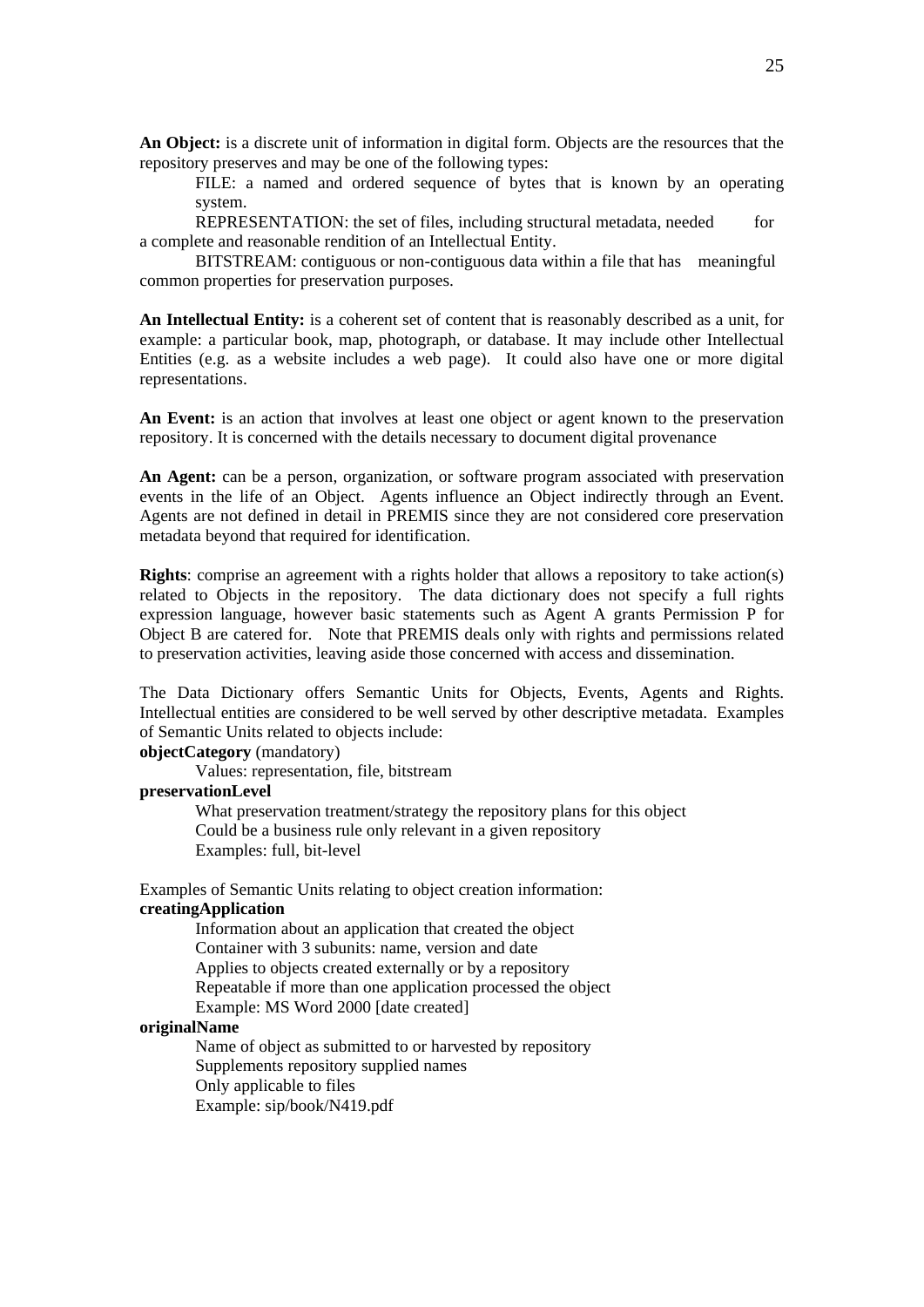### <span id="page-25-0"></span>**4.3 Preservation Metadata in eCrystals**

Whilst the PREMIS Data Dictionary remains the authoritative reference for the development of preservation related metadata and hence interoperability, it is also useful to learn from and build on the experience of various projects and initiatives that have already attempted to create such metadata. In particular, several review and survey documents have recently become available, including: *Implementing the PREMIS data dictionary: a survey of approaches,* A Report for the PREMIS Maintenance Activity [\[55](#page-30-19)]; *Preservation Metadata for Institutional Repositories: applying PREMIS* [\[63](#page-31-0)] and *Review of metadata standards in use by SHERPA DP repositories* [[64\]](#page-31-1). In addition, Priscilla Caplan (co-chair of the PREMIS working group), provides a helpful overview of preservation metadata in her instalment on *Preservation Metadata,* for the DCC Digital Curation Manual [[65\]](#page-31-2).

It should be borne in mind that differing preservation strategies are likely to demand that distinct types of information be recorded. For example, a preservation plan based on migration will require differing information to that of one based on emulation. Hence, the preservation planning and policies of a particular repository will heavily influence the specific metadata that is to be recorded.

Nevertheless, it is possible to identify certain types of core information which is currently regarded as "things that most working preservation repositories are likely to need to know in order to support digital preservation" [\[53\]](#page-30-0). This necessarily cuts across the categories which are typically used to identify different types of metadata (administrative, descriptive, structural and technical). According to Caplan [\[65\]](#page-31-2), such a core set of preservation metadata should include the following:

**File Format identification:** it is crucial to record information relating to the format of a digital file. Since file extensions and MIME types do not provide sufficient granularity or distinguish between versions it will be necessary to use file format registries such as PRONOM [\[37](#page-30-3)] or the GDFR [\[38](#page-30-4)]. For automated extraction of format information, tools such as JHOVE [\[66](#page-31-3)] and DROID [\[67](#page-31-4)] can be used. There is also a need to take account of the standards and formats within the knowledge base of the designated community.

**Significant Properties:** these are characteristics which should be retained through future preservation activities. eCrystals will need to determine such characteristics together with depositors and its designated community.

**Environment for use:** environment information comprises a record of the hardware, software and any other information required to render or use the digital data. Much of this information can be associated with the file format and therefore shared between data-sets.

**Fixity information:** this is essential in verifying the authenticity of a file and is commonly implemented using a checksum. However, even within a single computer system, error-free transfers of data cannot be taken for granted. Depending on the policies of the eCrystals data repository and federation, it may be necessary to consider using additional checks or a more sophisticated authentication system.

**Technical information:** while file format and environment information encompass much of this type of metadata, there may be other technical information that may be relevant for crystallography data. For example, bit depth is important with regard to audio and image data.

**Provenance:** the origin and chain of custody of a digital object are important factors in the trust that users place in it; such information includes: creation information (including creator and date/time); owners; rights holders; record of actions (events and processes performed on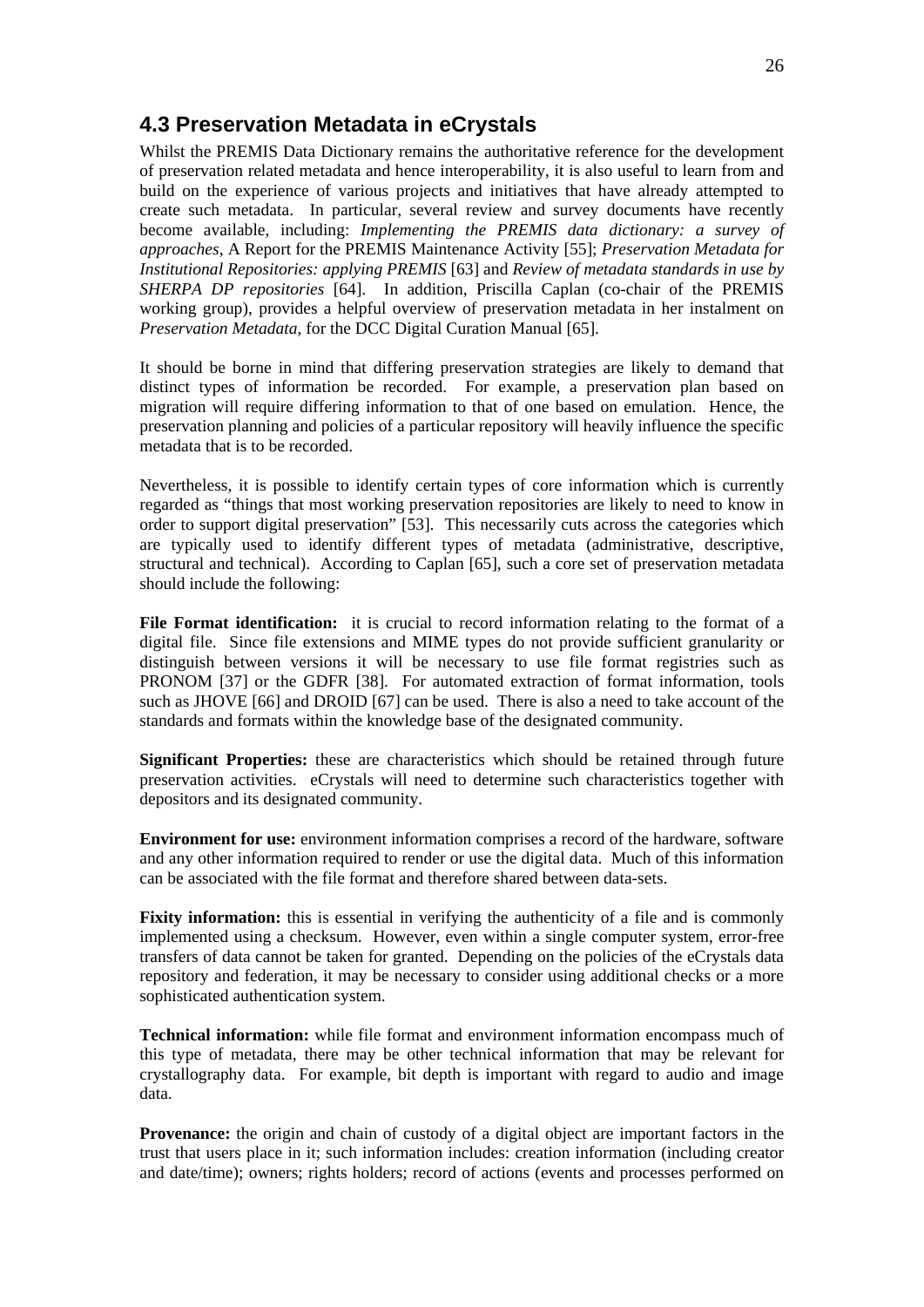<span id="page-26-0"></span>the object). Note that the PREMIS data model does not allow the modification of a digital object; rather the act of changing an object creates an entirely new object which is related to the source object by derivation.

It will be necessary to analyse the data model of the eCrystals data repository to establish relationships with the data model in the PREMIS Data Dictionary. However, a cursory evaluation of the PREMIS Data Dictionary suggests that the following top-level Semantic Units are likely to be of importance for the eCrystals data repository:

#### **Object Entity:**

objectIdentifer, preservationLevel, objectCharacterisitcs, creatingApplication, storage, environment, relationship, linkingEventIdentifier, linkingIntellectualEntityIdentifier, linkingPermissionStatementIdentifier

#### **Event Entity**

eventIdentifier, eventType, eventDateTime, eventDetail, eventOutcomeInformation, linkingAgentIdentifier, linkingObjectIdentifer

#### **Agent Entity**

agentIdentifier

#### **Rights Entity**

permissionStatementIdentifier, linkingObject, permissionGranted, grantingAgent

### **4.4 Recommendations**

- 1) The eCrystals data repository needs to develop a preservation plan and strategy appropriate to the types of content and data that it is charged with curating.
- 2) We recommend that additional (preservation) metadata be recorded in order to take into account the Semantic Units expressed in the PREMIS Data Dictionary where relevant to the preservation plan adopted (tentative Semantic Units are suggested above, in section 4.3). This could be achieved either by revision or extension of the current eBank-UK Metadata Application Profile, or by implementing a separate eBank Preservation Metadata Profile; the appropriateness of these strategies need to assessed, in particular in the context of the Federation.
- 3) Reference information: the eCrystals data repository currently uses Digital Object Identifiers [\[56\]](#page-30-21) as a form of reference identifier as well as the IUPAC International Chemical Identifier (InChi) [[57\]](#page-30-22) as a domain identifier; it may be beneficial to analyse how DOIs will fit in with the operation of the proposed Federation.
- 4) Provenance information: versioning is the only type of information currently stored by the ePrints.org software. eCrystals will need to consider what other types of provenance information should be recorded relevant to its selected preservation strategy.
- 5) Context information: the only type of relationship recorded in ePrints.org at present is that of versioning information, again eCrystals will need to consider what other types of context information should be recorded relevant to its adopted preservation strategy.
- 6) Fixity information: in addition to the use of the checkCIF utility, there are several, simple integrity checks performed in the 'toolbox' data file manipulation and deposit software. The adequacy of these checks needs to be investigated.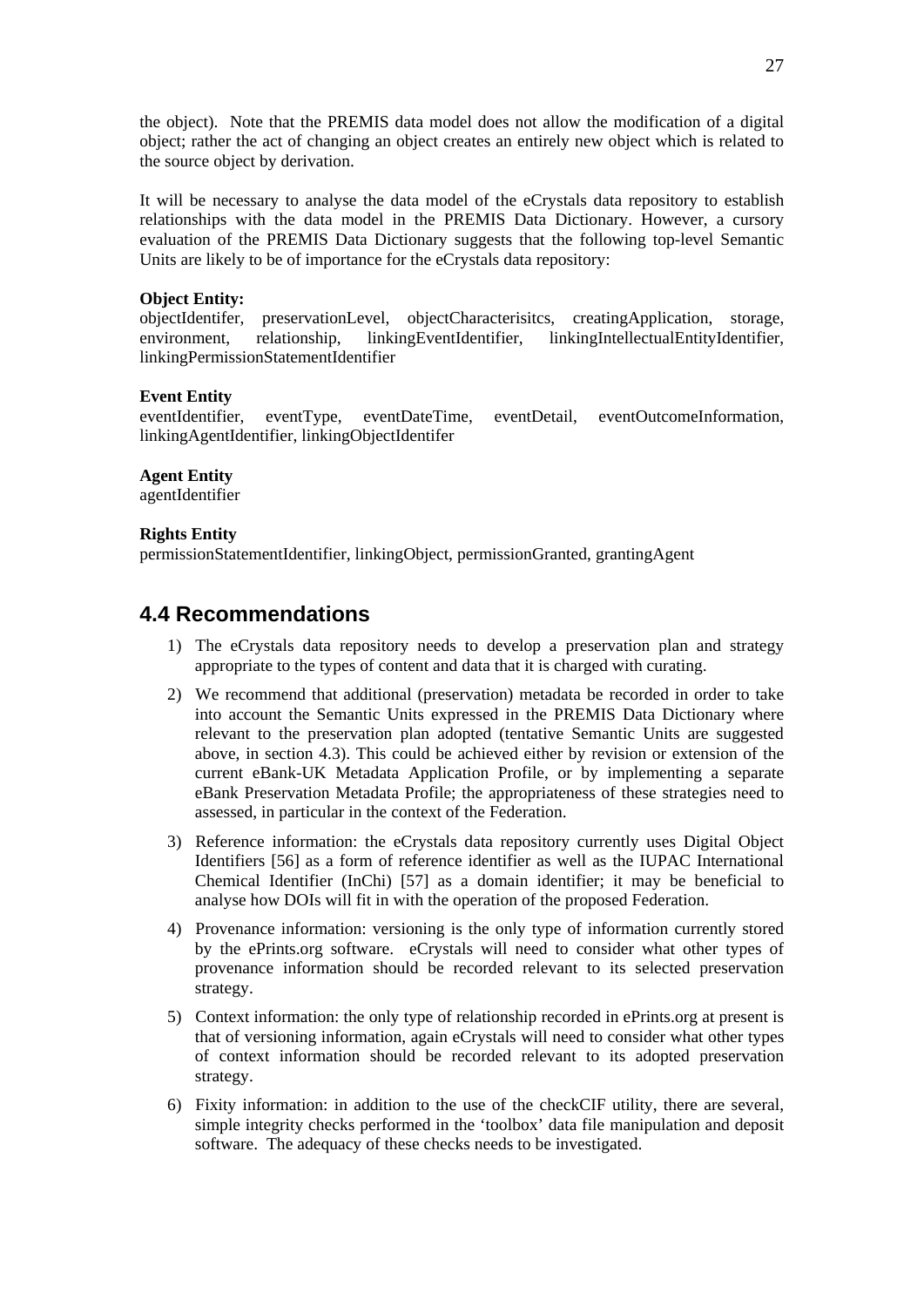- <span id="page-27-0"></span>7) At present, content is not stored in the form of OAIS Information Packages, as such; although, it can be disseminated in the form of METS packages. It will be necessary to consider whether this is adequate as far as the requirements of the Federation are concerned.
- 8) Rights Information (copyright, IPR, preservation rights): we expect that it will be necessary to revisit rights metadata in the context of a Federation.
- 9) Interoperability and data exchange within the eCrystals Federation is likely to be easier and more successful if consensus can be achieved on the use of the eBank-UK Metadata Application Profile.
- 10) Creation and maintenance of metadata is an expensive process; the eCrystals repository and Federation will need to address the question of who should create preservation metadata and investigate to what extent such data can be generated, extracted and maintained automatically.

## **5. ePrints.org Conformance to OAIS**

From a preservation perspective it is paramount that the software platform underlying a repository be able to support the concepts in the OAIS Reference Model. Despite the lack of a formal process for certification, many repository software platforms and preservation tools claim OAIS compliance or conformance, for example: DSpace [\[60](#page-30-23)], OCLC Digital Archive [[61\]](#page-30-24), METS [\[59](#page-30-25)], LOCKSS [\[30](#page-29-18)] and FEDORA [\[62](#page-30-26)]. Indeed, the high-level and conceptual nature of the OAIS Reference Model does nothing to discourage such claims.

The eCrystals data repository is built using the ePrints.org software [[12\]](#page-28-13) (currently using version 2 with an imminent migration to version 3). The software certainly supports the OAIS concepts of ingest, archive and retrieval at a high-level, however, it does not have a concrete notion of information packages as such (although it does allow the export of information encapsulated in METS packages). Note that the OAIS Model describes information packages as a "logical" concept.

With regard to the different types of OAIS Preservation Description Information:

**Reference information:** ePrints.org allows use of any identifier scheme that an application may wish to use; eCrystals uses InChi and DOI.

Provenance information: ePrints.org automatically tracks changes and modifications made to the information object once it has been ingested into the repository (e.g. versioning information). The software does not automatically store other provenance data, however ePrints.org does now support a range of licenses under which content can be made available.

Fixity information: Checksums are generated on ingest into an ePrints repository. File format checking and validation are currently not performed (this is done at the application level by the eCrystals repository using checkCIF). Virus checking is due to be introduced into ePrints.org.

**Context information:** The only type of relationship recorded in ePrints.org at present is that of versioning information.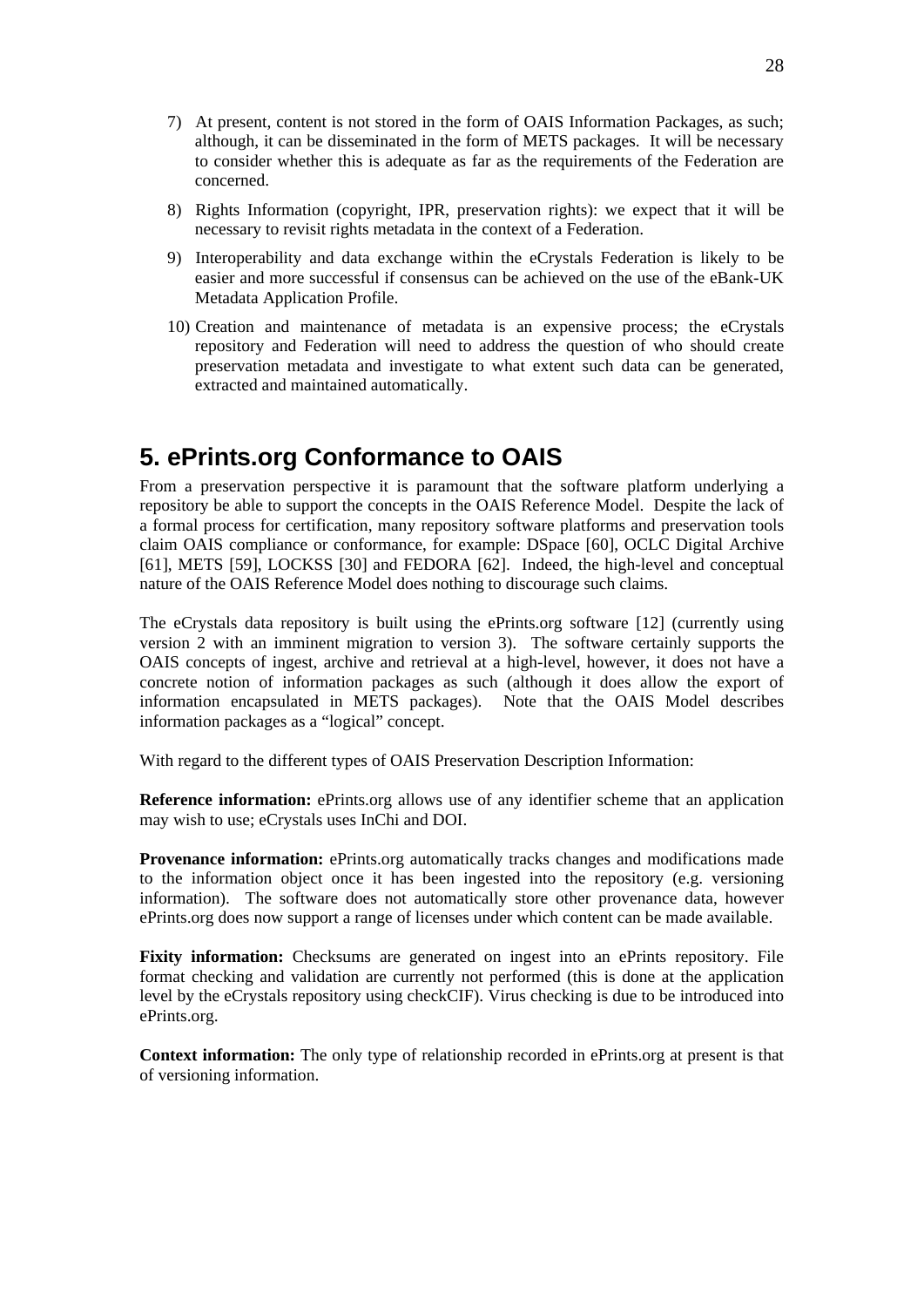## <span id="page-28-0"></span>**6. Conclusions**

This scoping report is an attempt to highlight preservation and curation issues that are likely to be significant in moving the eCrystals data repository from a pilot research service to a more sustainable long-term resource in the crystallography domain. It is clear that such a commitment is multi-faceted and requires a considerable amount of additional effort and resources. Consequently, it would be useful to undertake a cost/benefit analysis of potential preservation strategies and the level of risk mitigation that each offers.

Ideally, preservation, curation and sustainability issues should be considered at the outset; at the planning and design stage of a repository. We appreciate that this not always possible when developing a prototype research repository. Indeed, it could be argued that the significant cost and effort required cannot be justified until the resource has proven its usefulness to the designated community.

We have also tried to cast light on the types of issues that are likely to be of relevance to the development of the proposed eCrystals federation. In particular, it should be noted that community and organisational support are essential for the long-term sustainability of digital data and that this will entail both advocacy and collaborative working.

## **Acknowledgements**

We would like to thank Les Carr and Chris Gutteridge for discussions relating to the ePrints.org software and Brian McIlwrath for development of the RRoRI ingest tool.

## <span id="page-28-2"></span><span id="page-28-1"></span>**References**

- 1. The eBank-UK Project, <http://www.ukoln.ac.uk/projects/ebank-uk/>
- 2. Liz Lyon, *eBank UK: Building the links between research data, scholarly communication and learning***,** Ariadne, Issue 36, July 2003 <http://www.ariadne.ac.uk/issue36/lyon/>
- <span id="page-28-3"></span>3. The Open Archives Initiative,<http://www.openarchives.org/>
- <span id="page-28-4"></span>4. The Crystal Structure Report Archive –eCrystals Data Repository, [http://ecrystals.chem.soton.ac.uk](http://ecrystals.chem.soton.ac.uk/)
- <span id="page-28-5"></span>5. eBank-UK: Phase 3 Project Plan, to appear
- <span id="page-28-7"></span>6. The International Union of Crystallography (IUCr),<http://www.iucr.org/>
- <span id="page-28-8"></span>7. The Cambridge Crystallographic Data Centre (CCDC), <http://www.ccdc.cam.ac.uk/>
- <span id="page-28-9"></span>8. The Digital Curation Centre (DCC), [http://www.dcc.ac.uk](http://www.dcc.ac.uk/)
- <span id="page-28-10"></span>9. Philip Lord and Alison Macdonald, e-Science Curation Report, *Data curation for e-Science in the UK: an audit to establish requirements for future curation and provision*, prepared for The JISC Committee for the Support of Research (JCSR), 2003, [http://www.jisc.ac.uk/uploaded\\_documents/e](http://www.jisc.ac.uk/uploaded_documents/e-scienceReportFinal.pdf#search=%22e-Science%20curation%20report%22 )[scienceReportFinal.pdf#search=%22e-Science%20curation%20report%22](http://www.jisc.ac.uk/uploaded_documents/e-scienceReportFinal.pdf#search=%22e-Science%20curation%20report%22 )
- <span id="page-28-11"></span>10. JISC Circular 6/03 (Revised), http://www.dcc.ac.uk/docs/6-03Circular.pdf
- <span id="page-28-12"></span>11. Core Requirements for Digital Archives, <http://www.crl.edu/content.asp?l1=13&l2=58&l3=162&l4=92>
- <span id="page-28-13"></span>12. ePrints.org, EPrints for Digital Repositories, <http://www.eprints.org/>
- <span id="page-28-14"></span>13. Consultative Committee for Space Data Systems , *Reference Model for an Open Archival Information System*, ISO:14721:2002, [http://public.ccsds.org/publications/archive/650x0b1.pdf#search=%22OAIS%20mode](http://public.ccsds.org/publications/archive/650x0b1.pdf#search=%22OAIS%20model%22) [l%22](http://public.ccsds.org/publications/archive/650x0b1.pdf#search=%22OAIS%20model%22)
- <span id="page-28-6"></span>14. ISO 14721:2003, *Open Archival Information Reference Model*, http://www.iso.org/iso/en/CatalogueDetailPage.CatalogueDetail?CSNUMBER=2468 3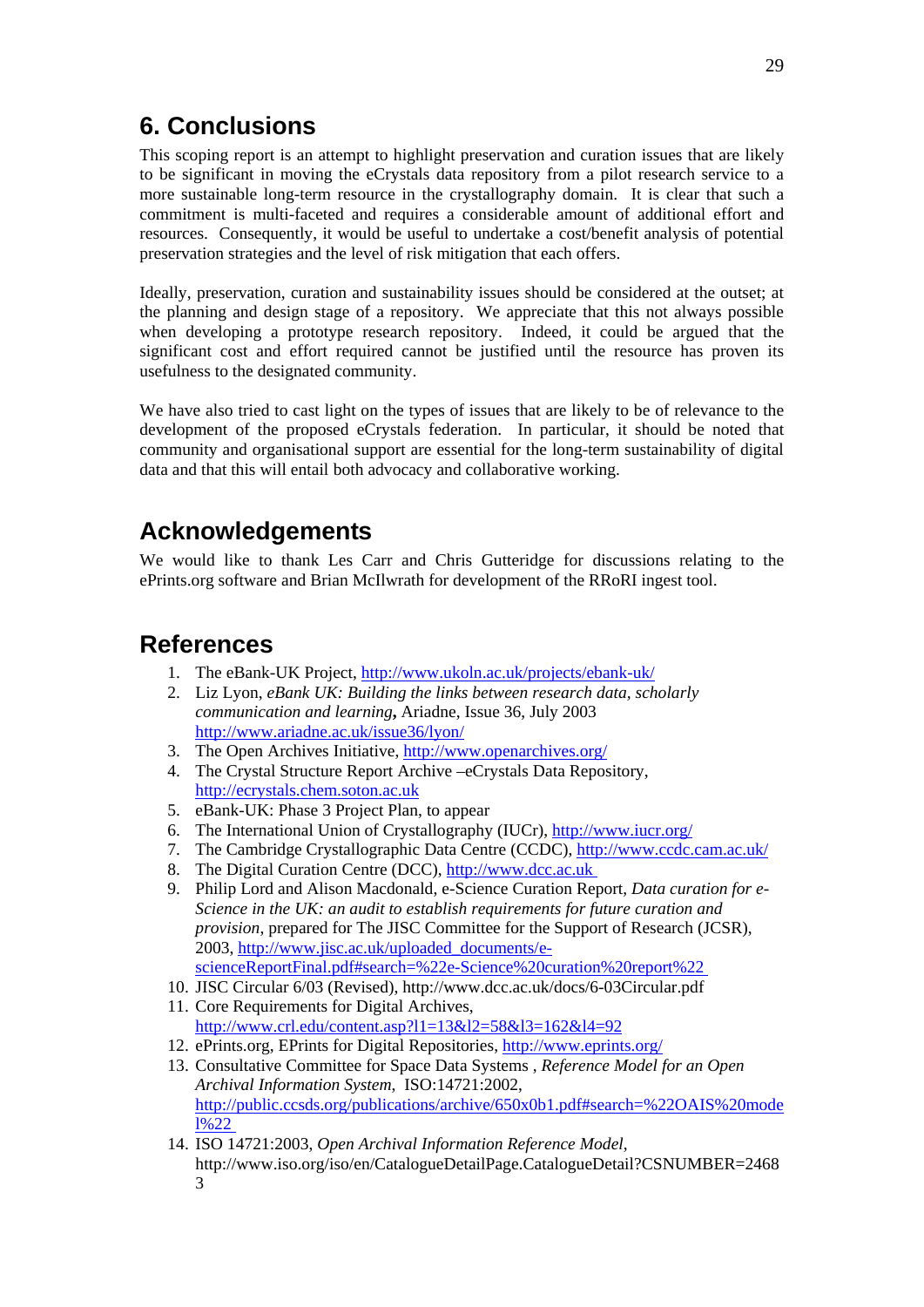- <span id="page-29-3"></span>15. *Trusted Digital Repositories: Attributes and Responsibilities*, An RLG OCLC Report, May 2002,<http://www.rlg.org/legacy/longterm/repositories.pdf>
- <span id="page-29-4"></span>16. A.J.G. Hey and A. E.Trefethen, *The Data Deluge: An e-Science Perspective,* in F. Berman, G.C. Fox and A.J.G. Hey Eds. Grid Computing-Making the Global Infrastructure a Reality, chapter 36, pages 809-824, 2003, Wiley & Sons.
- <span id="page-29-5"></span>17. *Preserving Digital Information,* Report of the Task Force on Archiving of Digital Information, commissioned by The Commission on Preservation and Access and The Research Libraries Group, May 1, 1996, ftp://ftp.rlg.org/pub/archtf/final-report.pdf
- <span id="page-29-6"></span>18. The Deming Cycle, [http://en.wikipedia.org/wiki/Shewhart\\_cycle](http://en.wikipedia.org/wiki/Shewhart_cycle)
- <span id="page-29-7"></span>19. *An Audit Checklist for the Certification of Trusted Digital Repositories*, RLG/NARA, August 2005,<http://www.rlg.org/en/pdfs/rlgnara-repositorieschecklist.pdf>
- <span id="page-29-8"></span>20. Digital Preservation Europe (DPE),<http://www.digitalpreservationeurope.eu/>
- <span id="page-29-9"></span>21. Network of Expertise in Long-Term Storage of Digital Resource, <http://www.langzeitarchivierung.de/index.php?newlang=eng>
- <span id="page-29-10"></span>22. *Trustworthy Repositories Audit & Certification: Criteria and Checklist (TRAC)*, Version 1.0, Feb. 2007, Center for Research Libraries and RLG Programs (revised and expanded version of The Audit Checklist for the Certification of Trusted Digital Repositories, originally developed by RLG-NARA Digital Repository Certification Task Force),<http://www.crl.edu/content.asp?l1=13&l2=58&l3=162&l4=91>
- <span id="page-29-11"></span>23. *DINI-Certificate Document and Publications Services 2007*, Draft Version, Version 2, Electronic Publishing Working Group, Sept. 2006 [http://www.dini.de/documents/DINI\\_certificate\\_eng\\_2006-10-12\\_draft.pdf](http://www.dini.de/documents/DINI_certificate_eng_2006-10-12_draft.pdf)
- <span id="page-29-12"></span>24. Suzanne Dobratz and Astrid Schoger, *Digital Repository Certification: A Report from Germany*, DINI/NESTOR, October 2005 <http://edoc.huberlin.de/oa/articles/reh7CbxRopdUA/PDF/23yn183UoMBU.pdf>
- <span id="page-29-13"></span>25. *DRAMBORA -Digital Repository Audit Method Based on Risk Assessment*, March 2007, Digital Curation Centre (DCC) and Digital Preservation Europe (DPE), <http://www.repositoryaudit.eu/>
- <span id="page-29-14"></span>26. Seamus Ross and Andrew McHugh, The *Role of Evidence in Establishing Trust in Repositories*, Dlib magazine 12(7/8), July/August 2006 <http://www.dlib.org/dlib/july06/ross/07ross.html>
- <span id="page-29-15"></span>27. S Ross and A McHugh, Audit *and Certification: Creating a Mandate for the Digital Curation Centre*, RLG *Diginews*, 9.5, ISSN 1093-5371, [http://www.rlg.org/en/page.php?Page\\_ID=20793#article1](http://www.rlg.org/en/page.php?Page_ID=20793#article1)
- <span id="page-29-16"></span>28. Hans Hofman, Raivo Ruusalepp and Andrew McHugh, *Context and Development of the DRAMBORA Toolkit,* DCC Tutorial, Building Trust in Digital Repositories Using the DRAMBORA Toolkit, 27 April 2007, The British Library, London
- <span id="page-29-17"></span>29. International Repository Audit and Certification Birds of a Feather Group Wiki, <http://wiki.digitalrepositoryauditandcertification.org/bin/view>
- <span id="page-29-18"></span>30. LOCKSS –Lots of Copies Keeps Stuff Safe, http://www.lockss.org/lockss/Home
- <span id="page-29-19"></span>31. The DCC Registry of Representation Information (RoRI), <http://registry.dcc.ac.uk/>
- <span id="page-29-20"></span><span id="page-29-0"></span>32. DCC Development Team, *DCC Approach to Digital Curation*, <http://dev.dcc.rl.ac.uk/twiki/bin/view/Main/DCCApproachToCuration>
- 33. DCC Development Team, *DCC Label Report*, http://dev.dcc.rl.ac.uk/twiki/bin/view/Main/DCCInfoLabelReport
- <span id="page-29-1"></span>34. David Giaretta, Manjula Patel, Adam Rusbridge, Stephen Rankin, Brian McIlwrath, *Supporting e-Research Using Representation Information,* Proceedings UK e-Science All Hands Meeting, 2005*,* 
	- <http://www.allhands.org.uk/2005/proceedings/papers/447.pdf>
- <span id="page-29-2"></span>35. David Giaretta, Stephen Rankin, Brian McIlwrath, Adam Rusbridge, Manjula Patel, *Representation Information for Interoperability Now and with the Future,*  Proceedings MSST 2005, pp54-58, International IEEE Symposium on Mass Storage and Systems, 20-24th June 2005, Sardinia, Italy, [http://www.soe.ucsc.edu/~elm/msst05/MSST05-Sardinia-Proceedings-2.pdf](http://www.soe.ucsc.edu/%7Eelm/msst05/MSST05-Sardinia-Proceedings-2.pdf)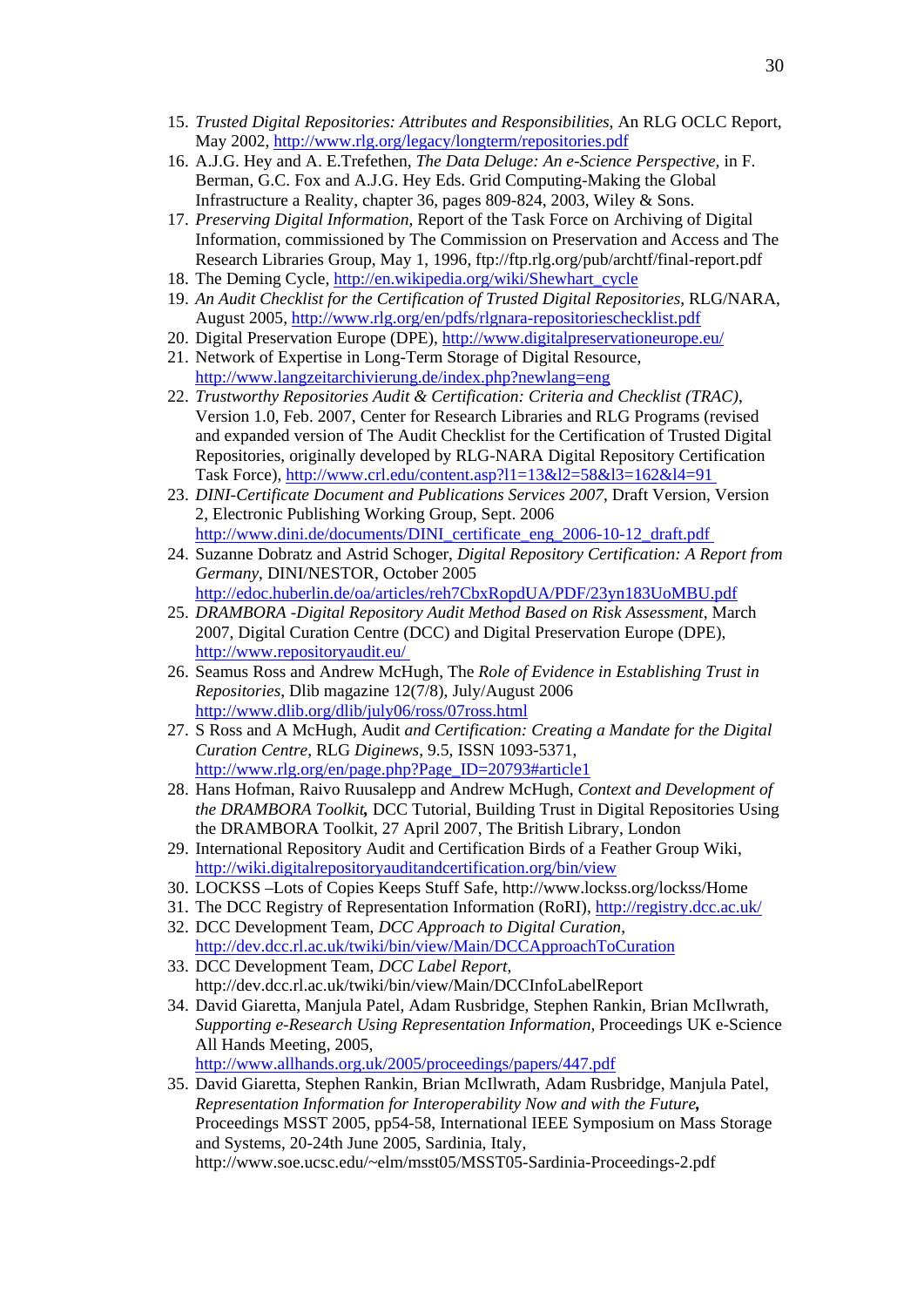- <span id="page-30-2"></span>36. DCC Development Team, *RoRI High-Level Design,*  http://twiki.dcc.rl.ac.uk/bin/view/Main/DCCRegRepOverall
- <span id="page-30-3"></span>37. The PRONOM registry, The National Archives, <http://www.nationalarchives.gov.uk/pronom/>
- <span id="page-30-4"></span>38. The Global Digital Format Registry (GDFR), Digital Library Federation, <http://hul.harvard.edu/gdfr/>
- <span id="page-30-5"></span>39. The EAST Data Description Language, <http://east.cnes.fr/english/index.html>
- <span id="page-30-6"></span>40. Alexandros Eleftheriadis, *Flavor: a language for media representation,* Proceedings of the Fifth ACM International Conference on Multimedia, Seattle, Washington, US, 1997, http://portal.acm.org/citation.cfm?id=266319
- <span id="page-30-7"></span>41. Alexandros Eleftheriadis and Danny Hong, *Flavor: A Formal Language for Audio-Visual Object Representation*, Proceedings of the 12th annual ACM international conference on Multimedia, New York, NY, US, pages 816-819, 2004, <http://portal.acm.org/citation.cfm?id=1027717>
- <span id="page-30-8"></span>42. Data Format Description Language (DFDL), DFDL Working Group, Open Grid Forum, http://forge.gridforum.org/projects/dfdl-wg
- <span id="page-30-9"></span>43. CIF -The Crystallographic Information File,<http://www.iucr.org/iucr-top/cif/>
- <span id="page-30-10"></span>44. IUCr checkCIF validation service,<http://checkcif.iucr.org/>
- <span id="page-30-11"></span>45. The Reciprocal Net, <http://www.reciprocalnet.org/index.html>
- <span id="page-30-1"></span>46. eBank-UK: Metadata Schemas, <http://www.ukoln.ac.uk/projects/ebank-uk/schemas/>
- <span id="page-30-12"></span>47. Brian Lavoie and Richard Gartner, *Preservation Metadata,* Digital Preservation Coalition Technology Watch Report, September 2005, <http://www.dpconline.org/docs/reports/dpctw05-01.pdf>
- <span id="page-30-13"></span>48. National Library of Australia (1999) Preservation Metadata for Digital Collections, October 1999, <http://www.nla.gov.au/preserve/pmeta.html>
- <span id="page-30-14"></span>49. Cedars Project: *Guide to Preservation Metadata, http://www.leeds.ac.uk/cedars/guideto/metadata/*
- <span id="page-30-15"></span>50. Catherine Lupovici and Julien Masanès, *Metadata for Long-Term Preservation,*  NEDLIB project, July 2000, http://nedlib.kb.nl/results/D4.2/D4.2.htm
- <span id="page-30-16"></span>51. OCLC/RLG Working Group on Preservation Metadata, *A Metadata Framework to Support the Preservation of Digital Objects,* June 2002, [http://www.rlg.org/en/pdfs/pm\\_framework.pdf](http://www.rlg.org/en/pdfs/pm_framework.pdf)
- <span id="page-30-17"></span>52. *Implementing Preservation Repositories For Digital Materials: Current Practice And Emerging Trends In The Cultural Heritage Community*, PREMIS Working Group, September 2004,<http://www.oclc.org/research/projects/pmwg/surveyreport.pdf>
- <span id="page-30-0"></span>53. *Data Dictionary for Preservation Metadata*, Final report of the PREMIS Working Group, May 2005,<http://www.oclc.org/research/projects/pmwg/premis-final.pdf>
- <span id="page-30-18"></span>54. PREMIS Preservation Metadata: Maintenance Activity, <http://www.loc.gov/standards/premis/>
- <span id="page-30-19"></span>55. Deborah Woodyard-Robinson, *Implementing the PREMIS data dictionary: a survey of approaches,* A Report for the PREMIS Maintenance Activity, http://www.loc.gov/standards/premis/implementation-report-woodyard.pdf
- <span id="page-30-21"></span>56. Digital Object Identifier System, DOI Foundation, <http://www.doi.org/>
- <span id="page-30-22"></span>57. IUPAC International Chemical Identifier (InChi),<http://www.iupac.org/inchi/>
- <span id="page-30-20"></span>58. *Metadata Standards Framework –Preservation Metadata (revised),* National Library of New Zealand, June 2003, [http://www.natlib.govt.nz/catalogues/library](http://www.natlib.govt.nz/catalogues/library-documents/preservation-metadata-revised)[documents/preservation-metadata-revised](http://www.natlib.govt.nz/catalogues/library-documents/preservation-metadata-revised)
- <span id="page-30-25"></span>59. Metadata Encoding and Transmission Standard (METS), <http://www.loc.gov/standards/mets/>
- <span id="page-30-23"></span>60. DSpace, http://www.dspace.org/
- <span id="page-30-24"></span>61. OCLC Digital Archive,<http://www.oclc.org/digitalarchive/about/default.htm>
- <span id="page-30-26"></span>62. FEDORA –Flexible Extensible Digital Object Repository Architecture, <http://www.fedora.info/documents/WhitePaper/FedoraWhitePaper.pdf>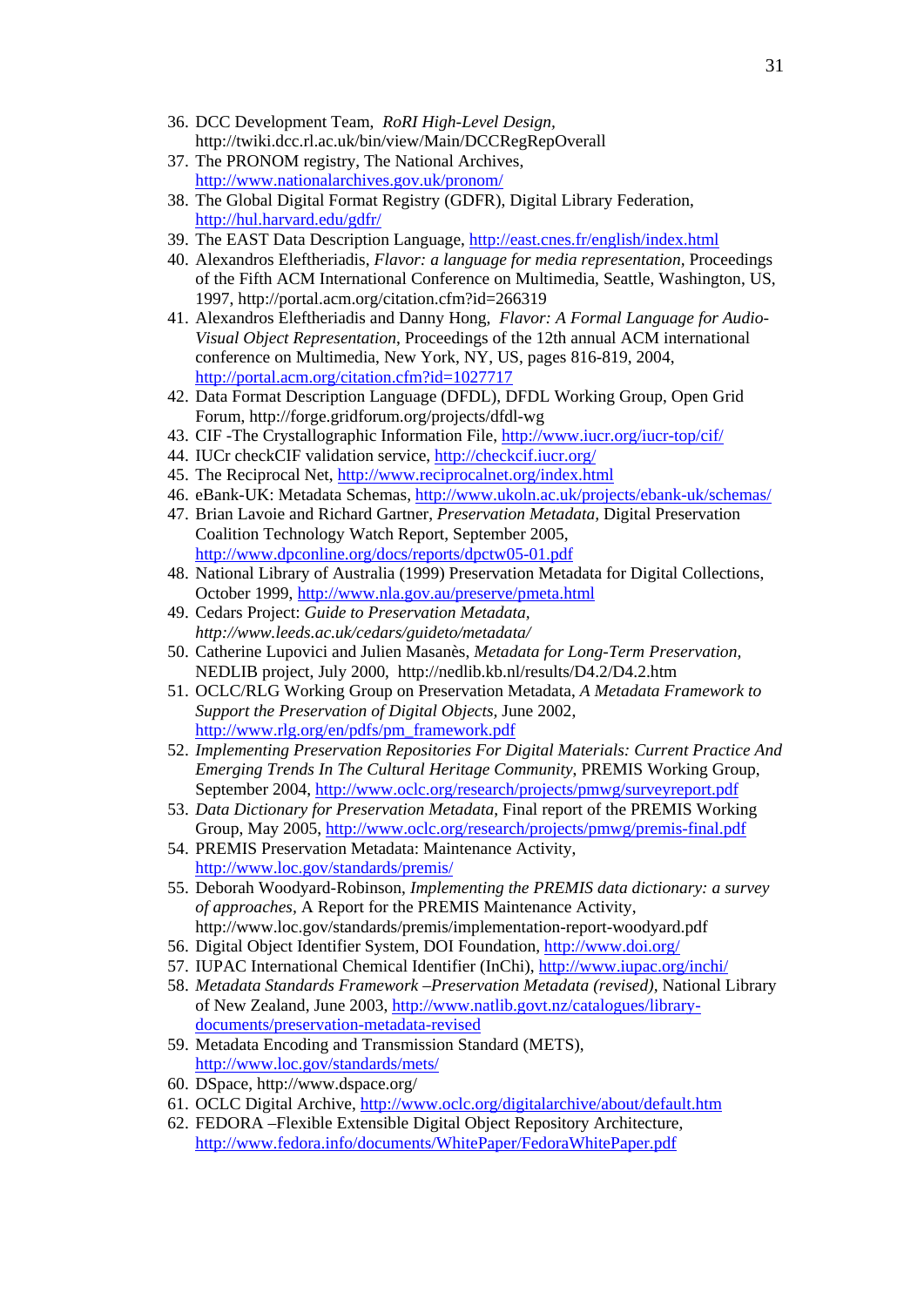- <span id="page-31-0"></span>63. Steve Hitchcock, Tim Brody, Jessie M.N Hey and Leslie Carr, *Preservation Metadata for Institutional Repositories: applying PREMIS,* January 2007, <http://preserv.eprints.org/papers/presmeta/presmeta-paper.html>
- <span id="page-31-1"></span>64. Gareth Knight and Kirti Bodhmage, *Review of metadata standards in use by SHERPA DP repositories,* February 2006, [http://www.sherpadp.org.uk/documents/wp41](http://www.sherpadp.org.uk/documents/wp41-metadata_standards.pdf) [metadata\\_standards.pdf](http://www.sherpadp.org.uk/documents/wp41-metadata_standards.pdf)
- <span id="page-31-2"></span>65. Priscilla Caplan, *Instalment on "Preservation Metadata",* DCC Curation Manual, July 2006, [http://www.dcc.ac.uk/resource/curation-manual/chapters/preservation](http://www.dcc.ac.uk/resource/curation-manual/chapters/preservation-metadata/)[metadata/](http://www.dcc.ac.uk/resource/curation-manual/chapters/preservation-metadata/)
- <span id="page-31-3"></span>66. JHOVE -JSTOR/Harvard Object Validation Environment, http://hul.harvard.edu/jhove/
- <span id="page-31-4"></span>67. DROID –Digital Record Object Identification, The National Archives, http://droid.sourceforge.net/wiki/index.php/Introduction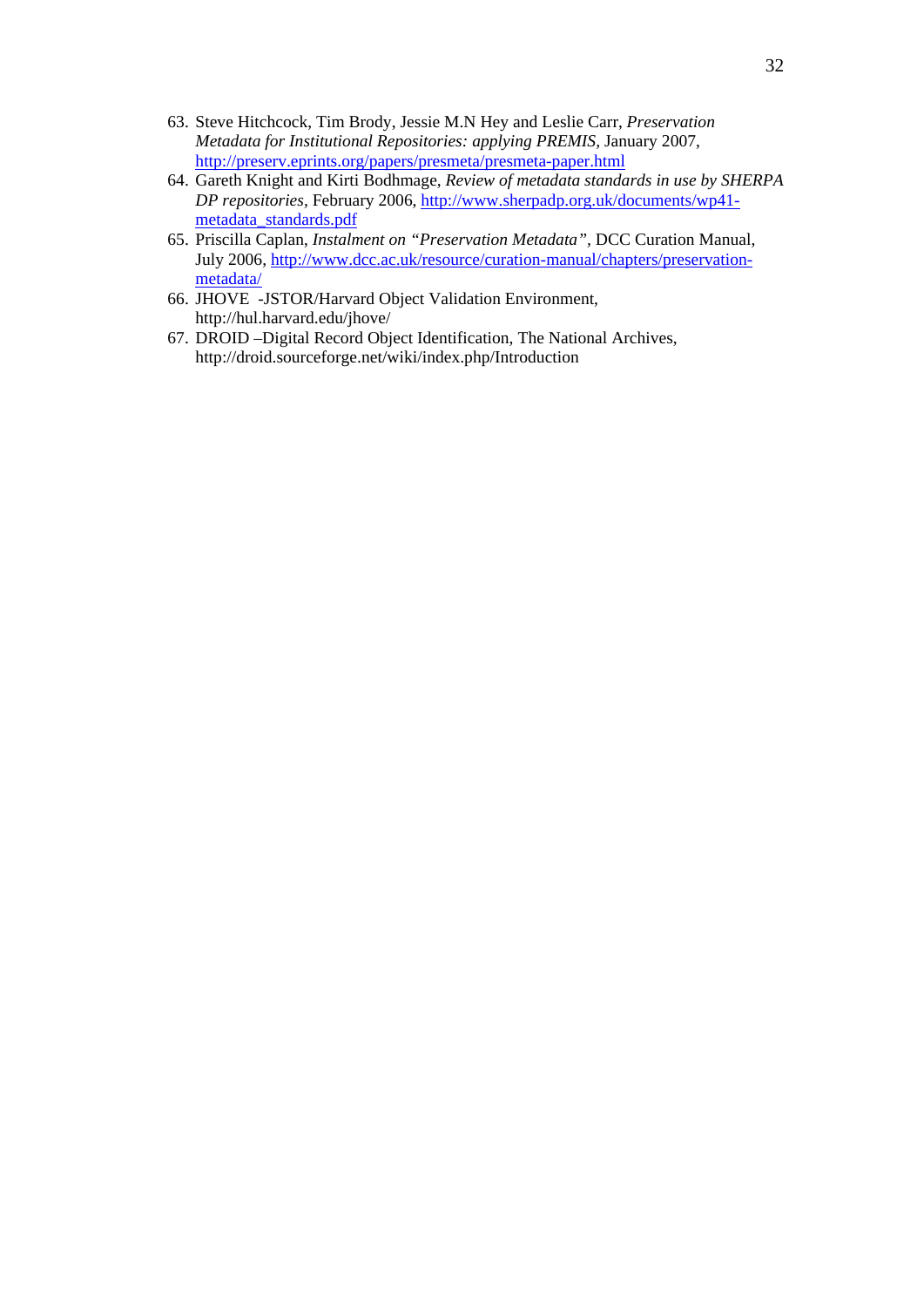## <span id="page-32-0"></span>**Appendix I –TRAC Audit Checklist**

The *TRAC* checklist contains 84 criteria broken out into three main sections: Organizational infrastructure; Digital object management; and Technologies, technical infrastructure, and security. Within each of these sections are various subsections and under the subsections are the criteria themselves.

- A. Organizational infrastructure
	- 1. Governance & organizational viability
	- 2. Organizational structure & staffing
	- 3. Procedural accountability & policy framework
	- 4. Financial sustainability
	- 5. Contracts, licenses, & liabilities
- B. Digital object management
	- 1. Ingest: acquisition of content
	- 2. Ingest: creation of the archivable package
	- 3. Preservation planning
	- 4. Archival storage & preservation/maintenance of AIPs
	- 5. Information management
	- 6. Access management
- C. Technologies, technical infrastructure, and security
	- 1. System infrastructure
	- 2. Appropriate technologies
	- 3. Security

Some sample criteria are:

- A1.1 Repository has a mission statement that reflects a commitment to the long-term retention of, management of, and access to digital information.
- A2.2 Repository has the appropriate number of staff to support all functions and services.
- A3.5 Repository has policies and procedures to ensure that feedback from producers and users is sought and addressed over time.
- A5.4 Repository tracks and manages intellectual property rights and restrictions on use of repository content as required by deposit agreement, contract, or license.
- B2.5 Repository has and uses a naming convention that generates visible, persistent, unique identifiers for all archived objects (i.e., AIPs).
- B2.9 Repository acquires preservation metadata (i.e., PDI) for its associated Content Information.
- B3.4 Repository can provide evidence of the effectiveness of its preservation planning.
- B4.4 Repository actively monitors integrity of archival objects (i.e., AIPs).
- B5.3 Repository can demonstrate that referential integrity is created between all archived objects (i.e., AIPs) and associated descriptive information.
- C1.1 Repository functions on well-supported operating systems and other core
- infrastructural software.
- C1.5 Repository has effective mechanisms to detect bit corruption or loss.
- C1.7 Repository has defined processes for storage media and/or hardware change (e.g., refreshing, migration).
- C1.9 Repository has a process for testing the effect of critical changes to the system.
- C3.3 Repository staff have delineated roles, responsibilities, and authorizations related to implementing changes within the system.